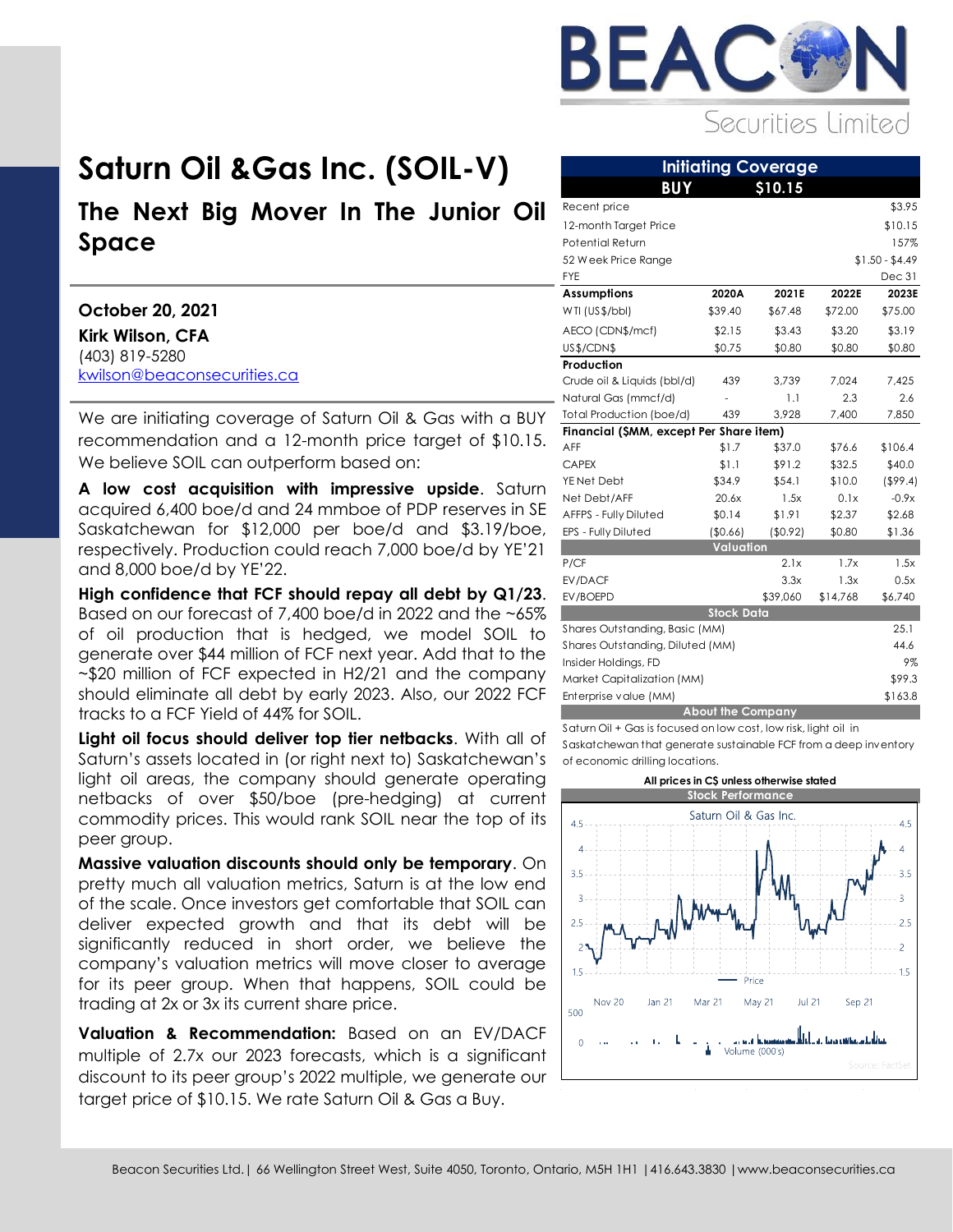

## **Investment Thesis…Time To Join The Party**

Over the course of 2021 the O&G sector has been buoyed by improvement in the market fundamentals as it pertains to the underlying commodity prices. Crude oil prices are up in the order of 70% (depending on the particular benchmark) and natural gas prices have skyrocketed, again the magnitude depends on which pricing point. The strength in those commodities has pushed the junior/intermediate O&G companies upwards nearly 300% on average. Narrowing the list to the companies that had higher financial leverage and the share price returns so far this year have been in the range of 3x-7x.

Looking at a smaller group of oil-weighted peers, Saturn stands out as the only company trading below 2.0x on an EV/DACF basis for 2022 (see Exhibit 1). That may be understandable as Saturn is relatively unknown due to the recent addition to this group as well as the relatively high level of D/CF.



#### **Exhibit 1: Oil-weighted Peer Group 2022 EV/DACF Valuation**

Source: Company reports, FactSet, Beacon Securities Limited

However, we believe it is only a matter of time before Saturn is recognized for the potential to deliver production growth while generating massive FCF to reduce debt in the near term. Once that is better understood, SOIL should join the group of share price outperformers.

We are initiating coverage of Saturn Oil & Gas Inc. (Saturn, SOIL or the company) with a BUY rating and a 12-month target price of \$10.15 per share.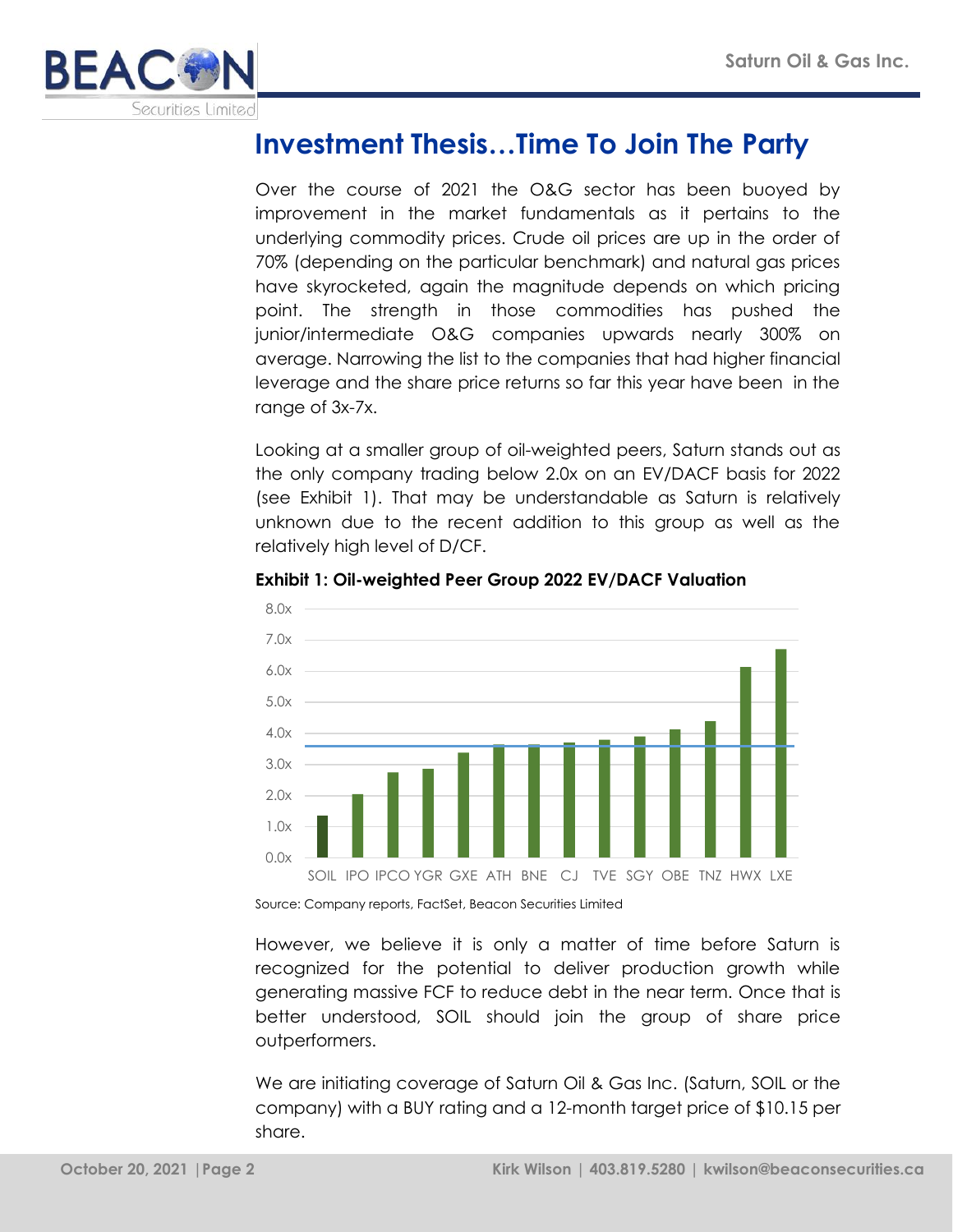

# **7 Reasons Why We Like Saturn**

- 1. **Valuation points to a multi-bagger**. We see little downside to our forecasts due to the established nature of the assets and the hedge book minimizing the impact of any oil price decline. If SOIL trades up to 2.5x our 2022 forecasts on an EV/DACF basis, the share price could double and if the company's EV/DACF multiple tracks to 3.0x then our target price of \$10.15 would be realized.
- 2. **Massive free cash flow generation to repay credit facilities in 15 months**. Based on our forecasts and ~65% of its oil production hedged next year, SOIL should generate FCF of more than \$44 million in 2022. With the \$20 million of FCF in H2/21, Saturn should be debt-free in Q1/23. For effect, the company may be able to pay off all debt within 3 years even if oil prices go to zero.
- 3. **Capital starved assets should make the Oxbow acquisition even more impressive**. The southeast Saskatchewan assets acquired in the Oxbow deal appear to have low-hanging fruit in terms of low cost production additions from both well workovers and new drills as the previous owner effectively cash-swept these assets since early 2018. Saturn estimates production can be increased 10%-20% in the initial few years at a production additions cost in the range of \$5,000-\$9,000 per boe/d. Target production rates are 7,000 boe/d by the end of 2021 and 8,000 boe/d at the end of 2022.
- 4. **Light oil focus drives strong operating netbacks**. With nearly all of its assets located in Saskatchewan's light oil regions, Saturn's operating netback is approximately \$34/boe at a WTI price of \$65. At the current WTI price of over \$80, SOIL generates an operating netback of more than \$50/boe (pre-hedging).
- 5. **Impressive well-level economics on new drills:** Saturn's drilling program will target the Mississippian-aged Frobisher and Midale zones in southeast Saskatchewan. For a capital cost of \$0.9MM per well, these light oil wells may generate recycle ratios of 6.5x-7.0x with payouts of only a few months at \$75 WTI.
- 6. **Global oil prices forecast to remain strong**. Oil prices have had a very strong year so far with various prices increasing in the range of 60%-70%. Market fundamentals appear to be favorable with some prognosticators calling for oil to hit \$100 per barrel later this year. Although we remain cautious about the demand side of the equation due to supply chain issues and lingering effects of the covid pandemic, we expect the WTI price to fluctuate between \$70-\$85 for the forecast period of this report. As Saturn is weighted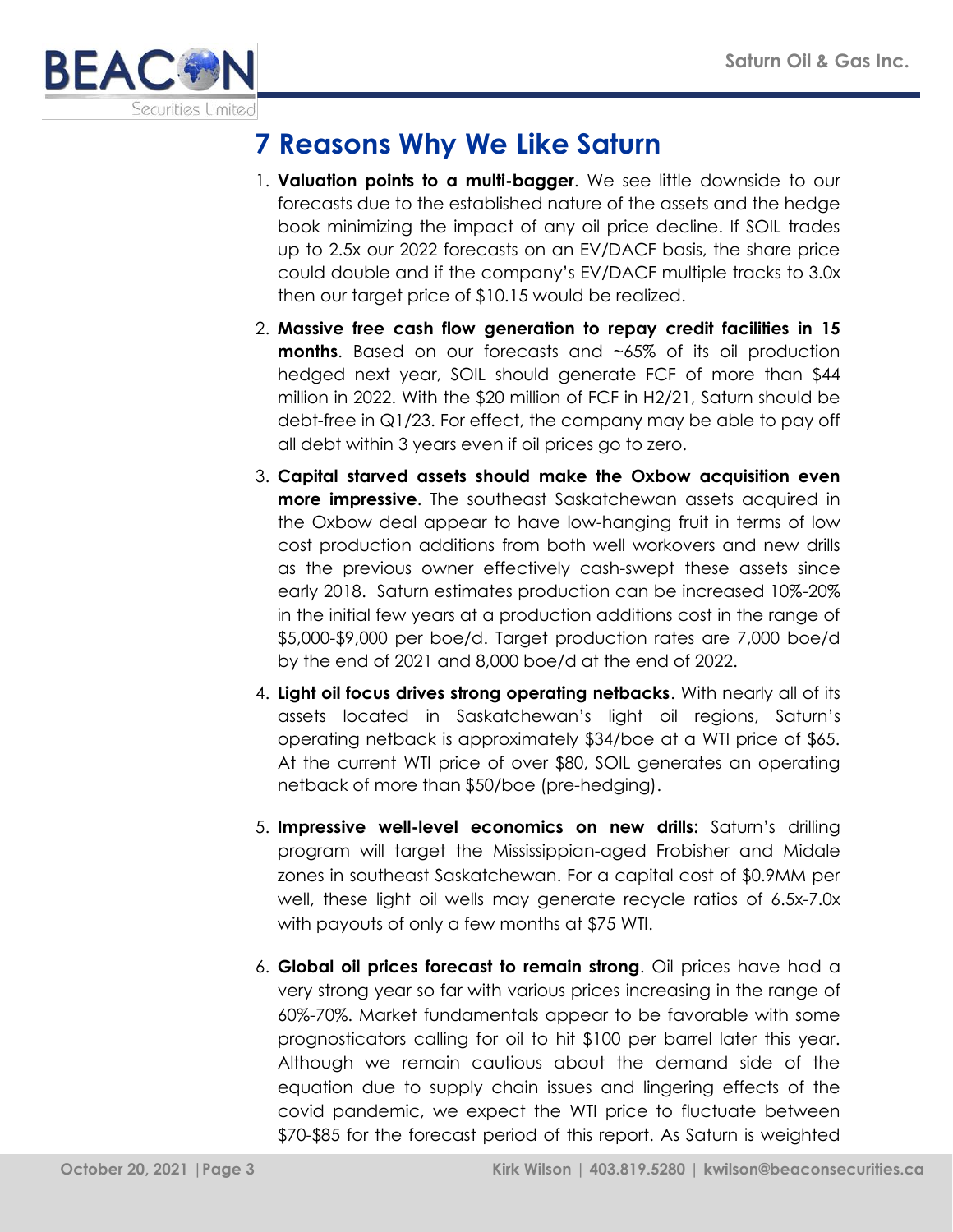

95% to oil production, a strong underlying oil price will be very much in its favor.

7. **An aggressive management and board see plenty of opportunities**  for M&A deals. Although the SOIL team does not have the name brand recognition that others do from the last couple of oil cycles, it has identified many opportunities to add cost-effective assets that could result in exponential growth in the next few years.

## **Oxbow Acquisition**

Before we dive into the nuts and bolts of SOIL's assets, we should first look at the transaction that made this possible. On June 7, 2021 Saturn closed the acquisition of light oil assets in southeast Saskatchewan for a net cash price of \$77 million. This brought over 6,400 boe/d of production, which accounted for approximately 95% of the company's combined volumes.

| <b>Purchase Price</b>          |         |          | <b>Şmm</b>        |
|--------------------------------|---------|----------|-------------------|
| Cash                           |         |          | \$76.8            |
| Shares Issued                  |         |          | \$0.0             |
| Net Debt Assumption            |         |          | \$0.0             |
| <b>Deal Value</b>              |         |          | \$76.8            |
| <b>Assets Acquired</b>         |         |          |                   |
|                                | Liquids | Gas      | Total             |
| Reserves (as at April 1, 2021) | (mmbbl) | (bcf)    | (mmboe)           |
| <b>PDP</b>                     | 22.9    | 7.1      | 24.1              |
| 1P                             | 28.9    | 9.5      | 30.4              |
| 2P                             | 41.0    | 13.8     | 43.3              |
|                                | Liquids | Gas      | Total             |
| Production                     | (bbl/d) | (mmcf/d) | (boe/d)           |
| At close of deal               | 6,055   | 2.1      | 6,400             |
| NTM operating income (\$mm)    |         |          | \$70.0            |
| <b>Valuation Metrics</b>       |         |          |                   |
|                                |         |          | <b>Deal Value</b> |
| Production (\$ per boe/d)      |         |          | \$12,006          |
| PDP Reserves (\$ per boe)      |         |          | \$3.19            |
| IP Reserves (\$ per boe)       |         |          | \$2.52            |
| 2P Reserves (\$ per boe)       |         |          | \$1.77            |
| EV/op income                   |         |          | 1.1x              |

#### **Exhibit 2. Oxbow Acquisition Metrics**

*Source; Company Reports, Beacon Securities Limited*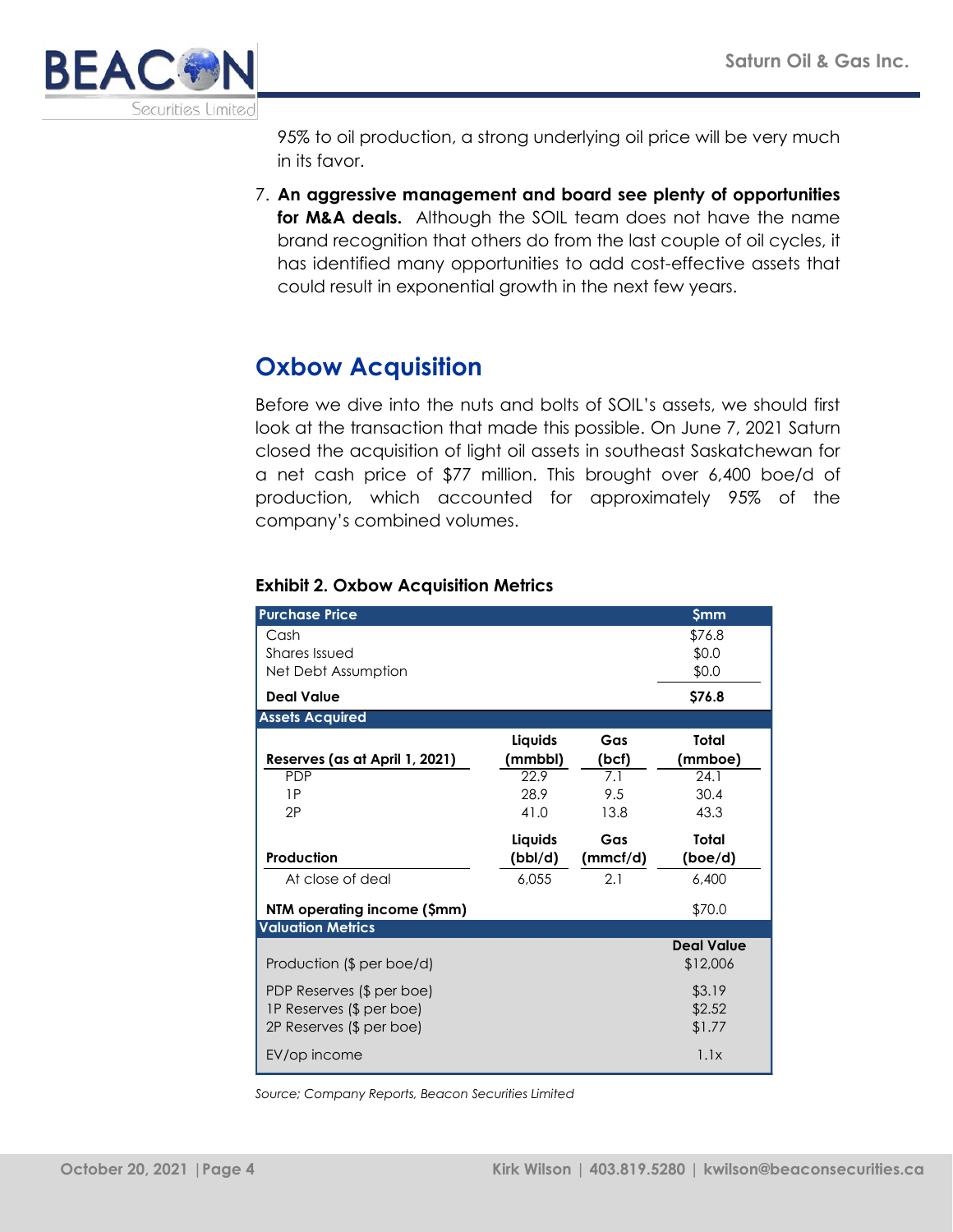

Saturn funded this acquisition through a combination of debt and equity. The company issued \$32.2 million of equity in a combination brokered and non-brokered deal. A new \$87 million Term debt facility was also put in place with a New York-based family office. It is worth noting that this debt provider is supportive of Saturn being aggressive in its growth profile (read: M&A and drilling).

Overall, the acquisition metrics that Saturn paid for the Oxbow assets were definitely at the low end compared to recent deals of similar size and focus (see Exhibits 2 and 3).

Perhaps the metric that stands out more than any other is that the purchase price of under \$77 million is close to what these assets should generate in net operating income in the next 12 months at the current strip price for oil. In other words, a 1-year payout.

|                        | <b>Assets</b><br><b>Gross</b> |                            |                       |                                  | <b>Valuation Metrics</b>     |                             |                                       |                                        |  |
|------------------------|-------------------------------|----------------------------|-----------------------|----------------------------------|------------------------------|-----------------------------|---------------------------------------|----------------------------------------|--|
| Acquirer               | Seller                        | Purchase<br>Price<br>(Smm) | Production<br>(boe/d) | 2P<br><b>Reserves</b><br>(mmboe) | Operatina<br>Income<br>(SMM) | Production<br>(S per boe/d) | 2P<br><b>Reserves</b><br>(\$ per boe) | Operating<br><b>Income</b><br>Multiple |  |
| Surge Energy           | Fire Sky Energy               | \$58.0                     | 1,500                 | 5.8                              | \$26                         | \$38,667                    | \$10.00                               | 2.2x                                   |  |
| InPlay Oil             | Prairie Storm                 | \$40.5                     | 1,800                 | 26.8                             | \$20                         | \$22,500                    | \$1.51                                | 2.0x                                   |  |
| Spartan Delta          | Ferrier assets                | \$34.9                     | 2,100                 | 19.0                             | \$14                         | \$16,619                    | \$1.84                                | 2.5x                                   |  |
| Tamarack Valley Energy | Clearwater assets             | \$36.0                     | 400                   | 2.5                              | n/a                          | \$90,000                    | \$14.40                               | n/a                                    |  |
| Surge Energy           | Astra Oil                     | \$160.0                    | 4,100                 | 16.6                             | \$58                         | \$39,024                    | \$9.64                                | 2.8x                                   |  |
| Cardinal Energy        | Venturion Oil                 | \$47.5                     | 2,400                 | n/a                              | \$23                         | \$19,792                    | n/a                                   | 2.0x                                   |  |
| Tamarack Valley Energy | Nipisi/Provost assets         | \$149.0                    | 2,800                 | 11.0                             | \$35                         | \$53,214                    | \$13.55                               | 4.3x                                   |  |
| Spartan Delta          | NW Alberta assets             | \$147.9                    | 9,700                 | 215.4                            | \$45                         | \$15,247                    | \$0.69                                | 3.3x                                   |  |
| 13 Energy              | Cenovus WC AB assets          | \$65.0                     | 8,400                 | 79.5                             | \$38                         | \$7,738                     | \$0.82                                | 1.7x                                   |  |
| Total or Average       |                               | \$738.8                    | 33,200                | 376.6                            | \$260                        | \$33,645                    | \$6.55                                | 2.6x                                   |  |

#### **Exhibit 3. Recent Industry Transactions**

*Source; Company Reports, Beacon Securities Limited*

We imagine a main reason that Saturn was able to get these assets at such an attractive price is that approximately 58% of the 2,600 wellbores that are included in the deal are non-producing and will need to be dealt with in some manor, typically through abandonment.

However, SOIL expects that approximately 400 of the non-producing wellbores are candidates for workovers that will lead to reclassification as producing wells.

That leaves nearly 1,100 wells that will need to be remediated and Saturn will aggressively tackle its responsibility on that front by remediating between 200-250 wellbores by the end of next year. SOIL is very serious about its ESG commitment and this activity (along with other initiatives) underscores those priorities.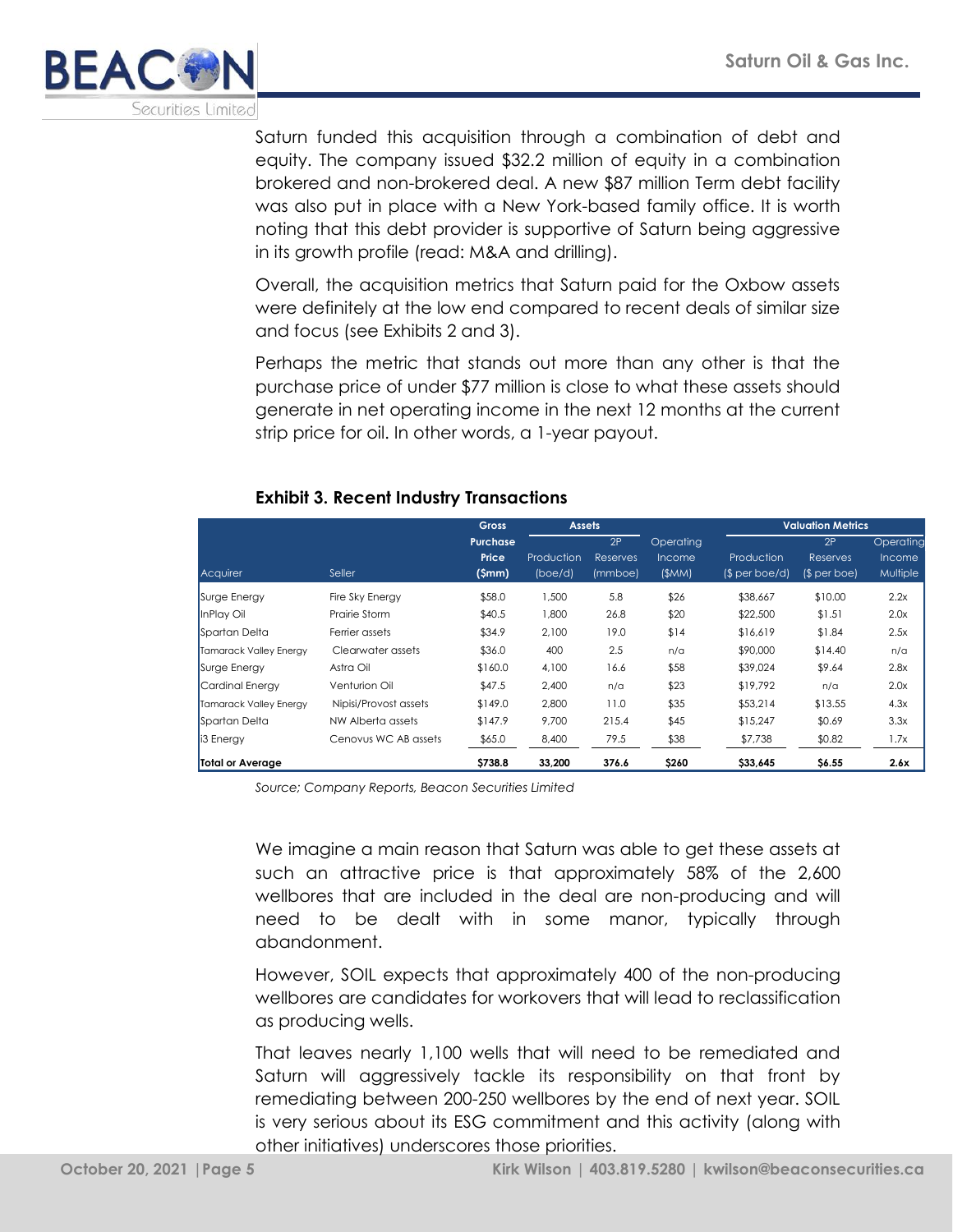

Saturn intends to spend about \$1 million per quarter on various workovers that could cost between \$20k-\$80k per well and add production at a very low cost of \$5,000 per boe/d. In total, the company estimates that there is 3,500 bbl/d of production to be added via this program.

As for the abandonment side of the equation, Saturn has a \$41 million (PV 15%) Abandonment Retirement Obligation (ARO) associated with the Oxbow assets (\$220 million undiscounted). To ensure the company can meet its obligation, it has made a \$21 million deposit with the Saskatchewan government specifically for its ARO. In addition, SOIL has secured \$10 million from the Accelerated Site Closure Program (ASCP). Thus, Saturn has funded the initial \$31million of abandonment spending, which should cover the next seven years.

### **Light Oil Focus in Saskatchewan**

Saturn has long been focused on light oil in Saskatchewan with its assets in the Viking fairway pre-existing the Oxbow acquisition. The company has deep roots in the business community there, including with local service providers that has allowed SOIL to minimize its capital costs on new wells.

#### **Exhibit 4. Location of Saturn's Assets**



*Source; Company Reports*

Based on the size of the production base in southeast Saskatchewan, the Oxbow area will receive the lion's share of the attention from the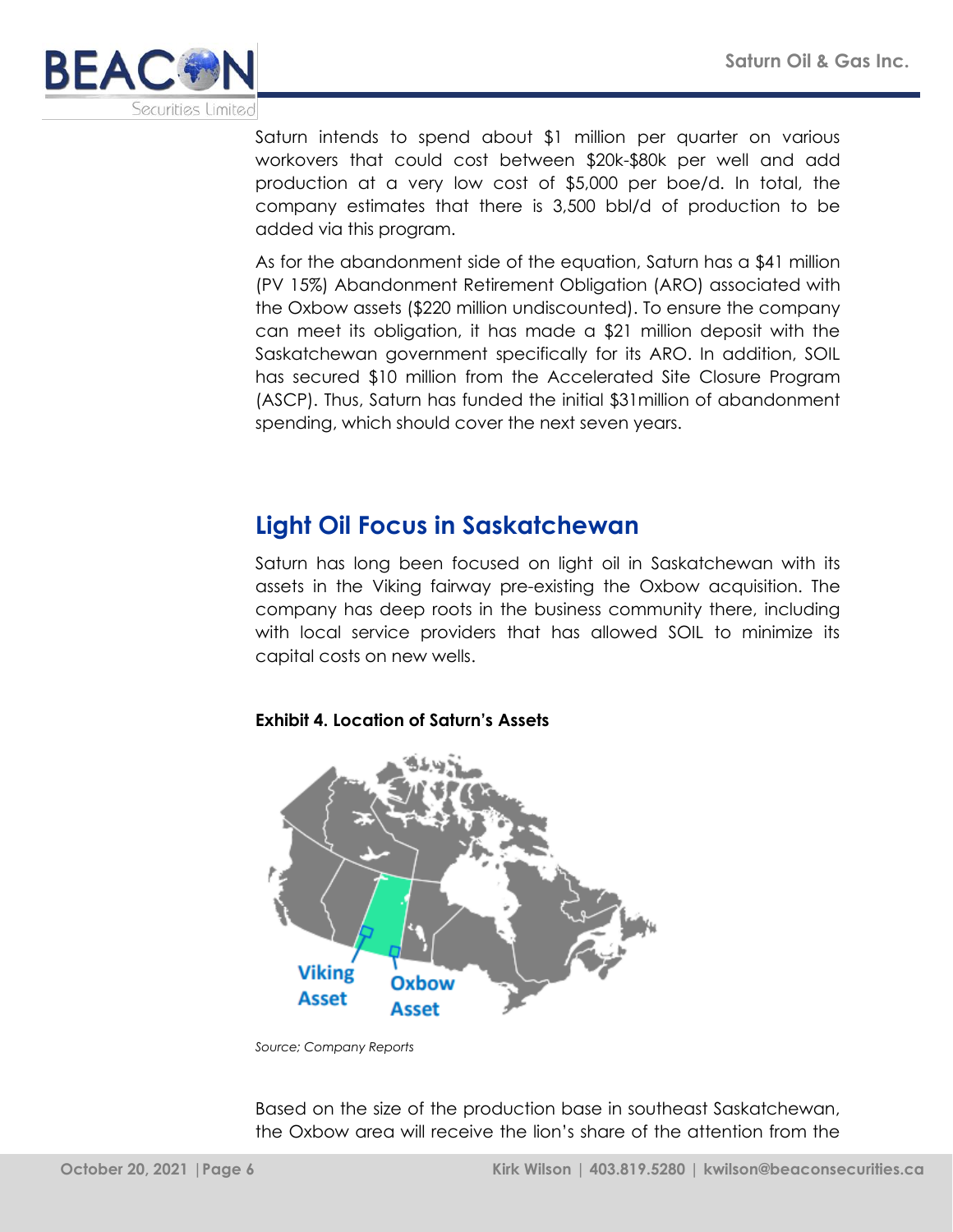

company as Saturn will focus its drilling program on the Mississippianaged formations that generally reside at depths between 950-1,300 meters.



### **Exhibit 5. Southeast Saskatchewan Landholdings**

*Source; Company Reports*

The Oxbow area is comprised of 12 properties (see Exhibit 5) that have been producing for many years from conventional sandstone and carbonate reservoirs. There were several attributes of the area that enticed Saturn to buy these assets:

- There are 242 booked locations associated with the 43 mmboe of 2P reserves.
- Nearly all of these targets (98%) are covered by 2D and 3D seismic, which further de-risks future drilling.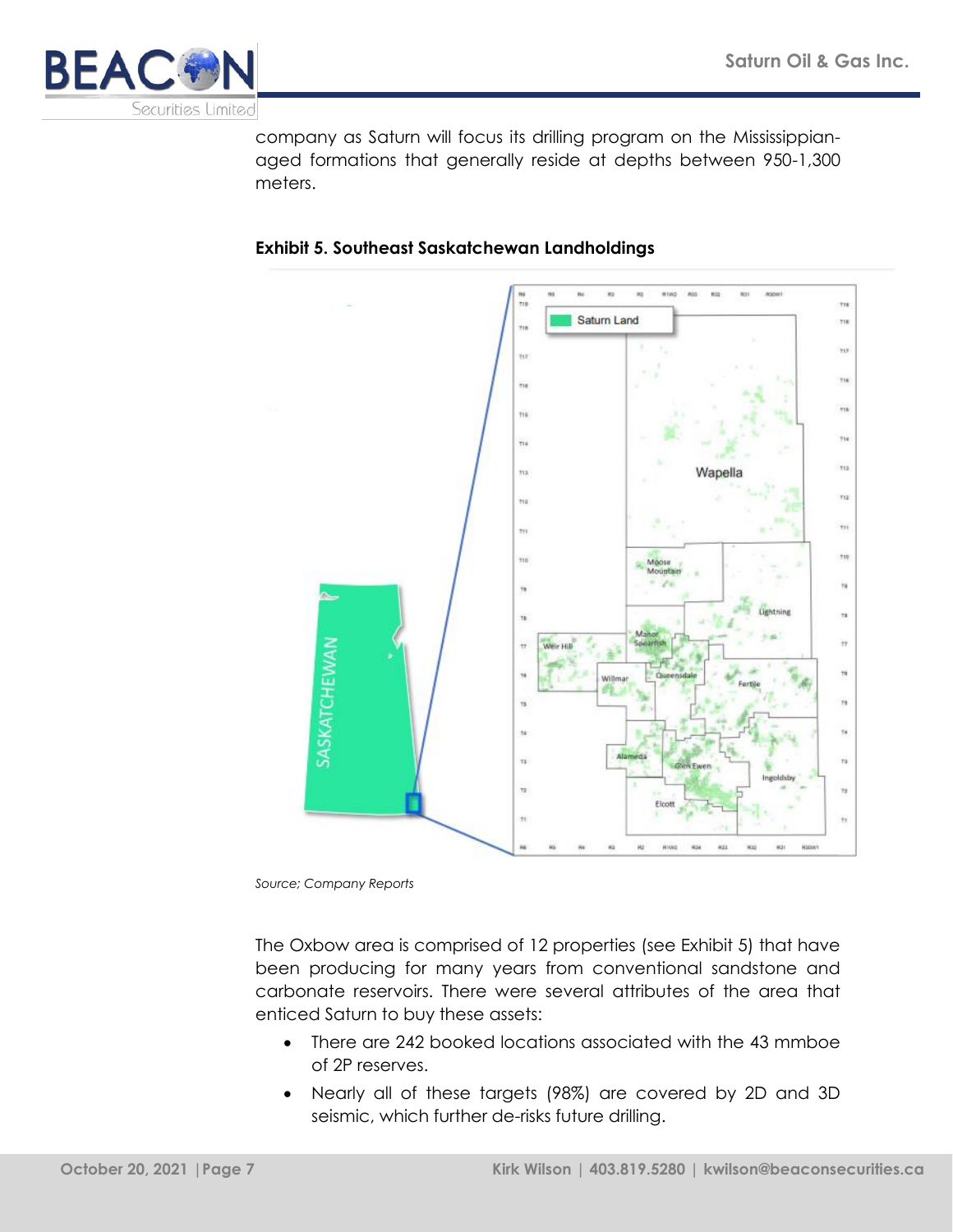

- Extensive infrastructure in the area that should allow new production to be added at a fraction of the Q2/21 operating cost of \$24.46/boe
- 12% decline rate on existing production



#### **Exhibit 6: Frobisher Type Curve and Economics**

|                            |                                       | Frobisher<br><b>Industry</b> | Frobisher<br><b>Top Quartile</b> |
|----------------------------|---------------------------------------|------------------------------|----------------------------------|
|                            | <b>Units</b>                          | <b>Average</b>               | Saturn                           |
| Drilling Cost              | m\$                                   | 920                          | 920                              |
| Initial Production (IP 90) | Bbl/d                                 | 94                           | 173                              |
| Capital Efficiency         | \$/bbl/d                              | \$9,787                      | \$5,318                          |
| <b>EUR</b>                 | mbbl                                  | 60                           | 105                              |
| Reserve Capital Cost (RCC) | $\frac{\sinh(\theta)}{\sinh(\theta)}$ | \$15.33                      | \$8.75                           |
| Incremental Netback (NB)   | $\frac{1}{2}$                         | \$61.00                      | \$61.00                          |
| Recycle Ratio              | NB/RRC                                | 4.0x                         | 7.0x                             |
| Payout                     | Months                                | 6                            | 4                                |

Source: Company presentation (based on a \$75 WTI oil price)

Initial drilling is likely to target the Frobisher zone in the southern part of the Oxbow area. Historically, the horizontal wells had ½-mile laterals due to water contacts. However, some of SOIL's peers in the area have had impressive success with horizontal wells approaching 1-mile and Saturn intends to drill some of these longer horizontal laterals.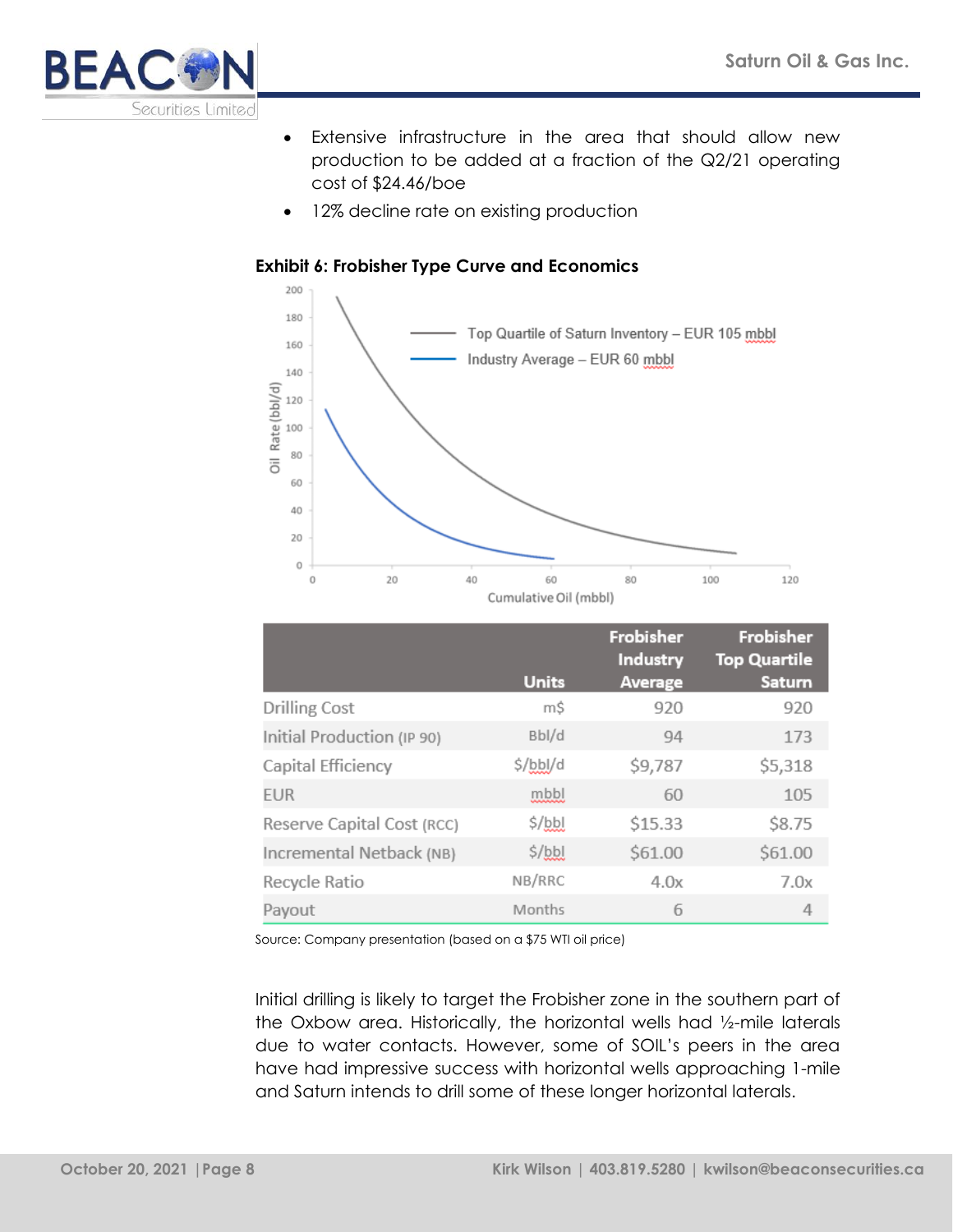

As shown in Exhibit 6, Saturn could drill some impressive wells over the next few years as the top quartile of its locations are expected to have much superior economics relative to the average industry well.

And, in fact, the upside may be greater than shown. SOIL could improve those economics as approximately 80% of its locations can be drilled from existing pad sites, which should save ~\$50k per well. In addition, other cost-saving initiatives, like reusing pumpjacks, could lower initial capex a further \$70k. Thus, SOIL could be drilling its Frobisher wells for closer to \$800k, a savings of \$120k (or 13%) per well. We expect that would allow these Frobisher wells to generate some of the best economics in western Canada.

#### **Exhibit 7: Midale Type Curve and Economics**



|                            |                                       | <b>Midale</b><br><b>Industry</b> | <b>Midale</b><br><b>Top Quartile</b> |
|----------------------------|---------------------------------------|----------------------------------|--------------------------------------|
|                            | <b>Units</b>                          | Average                          | <b>Saturn</b>                        |
| Drilling Cost              | m\$                                   | 920                              | 920                                  |
| Initial Production (IP 90) | Bbl/d                                 | 56                               | 102                                  |
| Capital Efficiency         | \$/bbl/d                              | \$16,429                         | \$9,020                              |
| <b>EUR</b>                 | mbbl                                  | 55                               | 101                                  |
| Reserve Capital Cost (RCC) | $\frac{\sinh(\theta)}{\sinh(\theta)}$ | \$16.73                          | \$9.11                               |
| Incremental Netback (NB)   | $\frac{\sinh(\theta)}{\sinh(\theta)}$ | \$61.00                          | \$61.00                              |
| Recycle Ratio              | NB/RRC                                | 3.7x                             | 6.7x                                 |
| Payout                     | months                                | 13                               | 6                                    |

Source: Company presentation (based on a \$75 WTI oil price)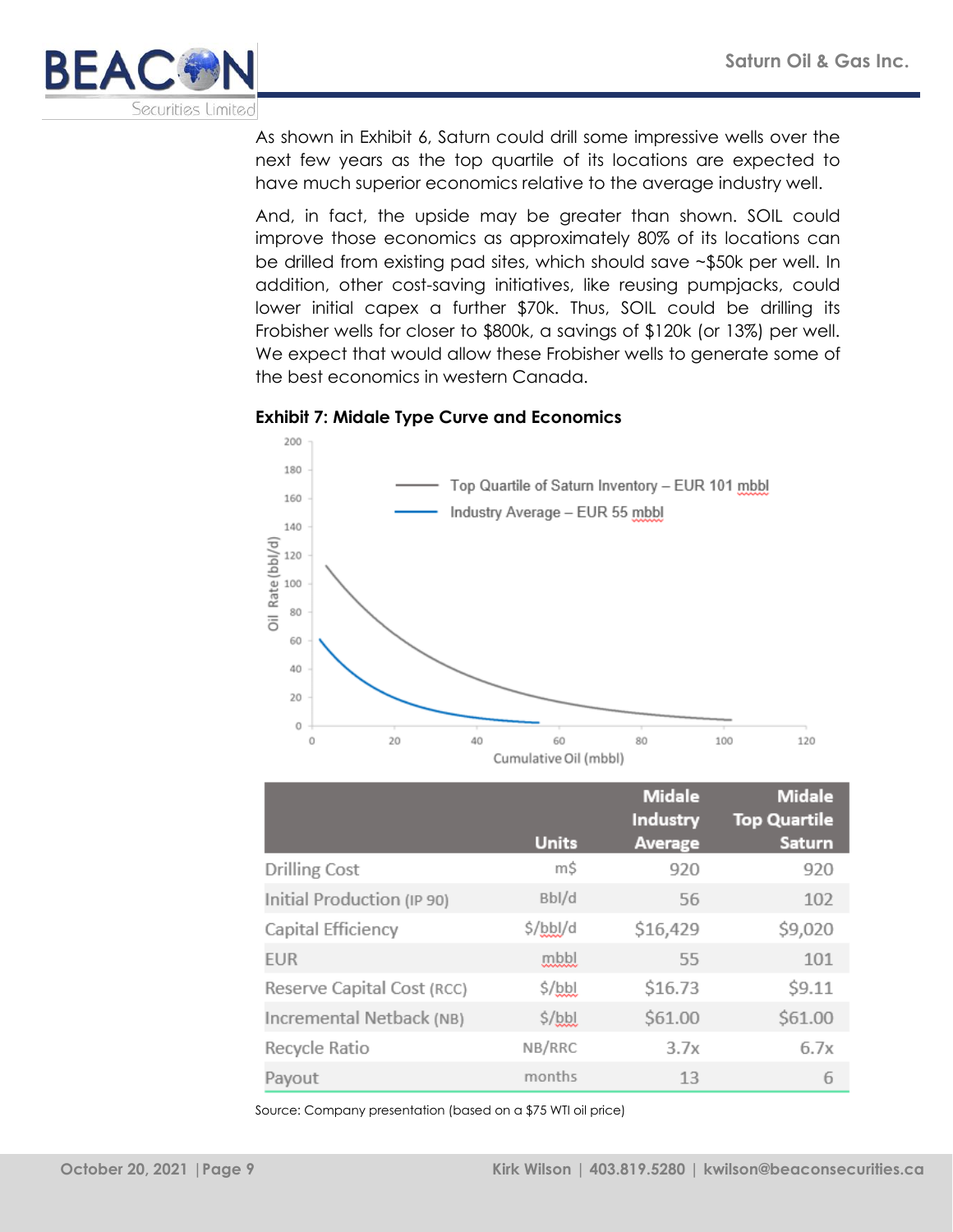

Similar to the Frobisher, the Midale wells have the potential to generate superior economics for the same reasons we outlined above. A key point is that both the Frobisher and Midale top quartile wells should payout in only a few months at the current oil price and especially so if the capital cost savings are realized. With such a high velocity of capital, Saturn will not be on the treadmill that some of its peers face in unconventional drilling in AB & BC.



#### **Exhibit 8. Viking Landholdings**

Source: Company presentation

Saturn's pre-acquisition assets were focused in southwest (or westcentral) Saskatchewan targeting the Viking formation (see Exhibit 8). This is an area that also has a well-established history due to the hundreds of wells drilled by industry over the years.

We view the Viking play as one that can be a cash cow when the WTI price is over \$60, which we expect it to be for the forecast period of this report. Wells typically have high decline rates (50+% in year 1), which makes production in the first year or two paramount in the overall economics. To date, Saturn's wells have been above the industry average with an IP90 of 83 bbls/d and an EUR of 55 mbbls.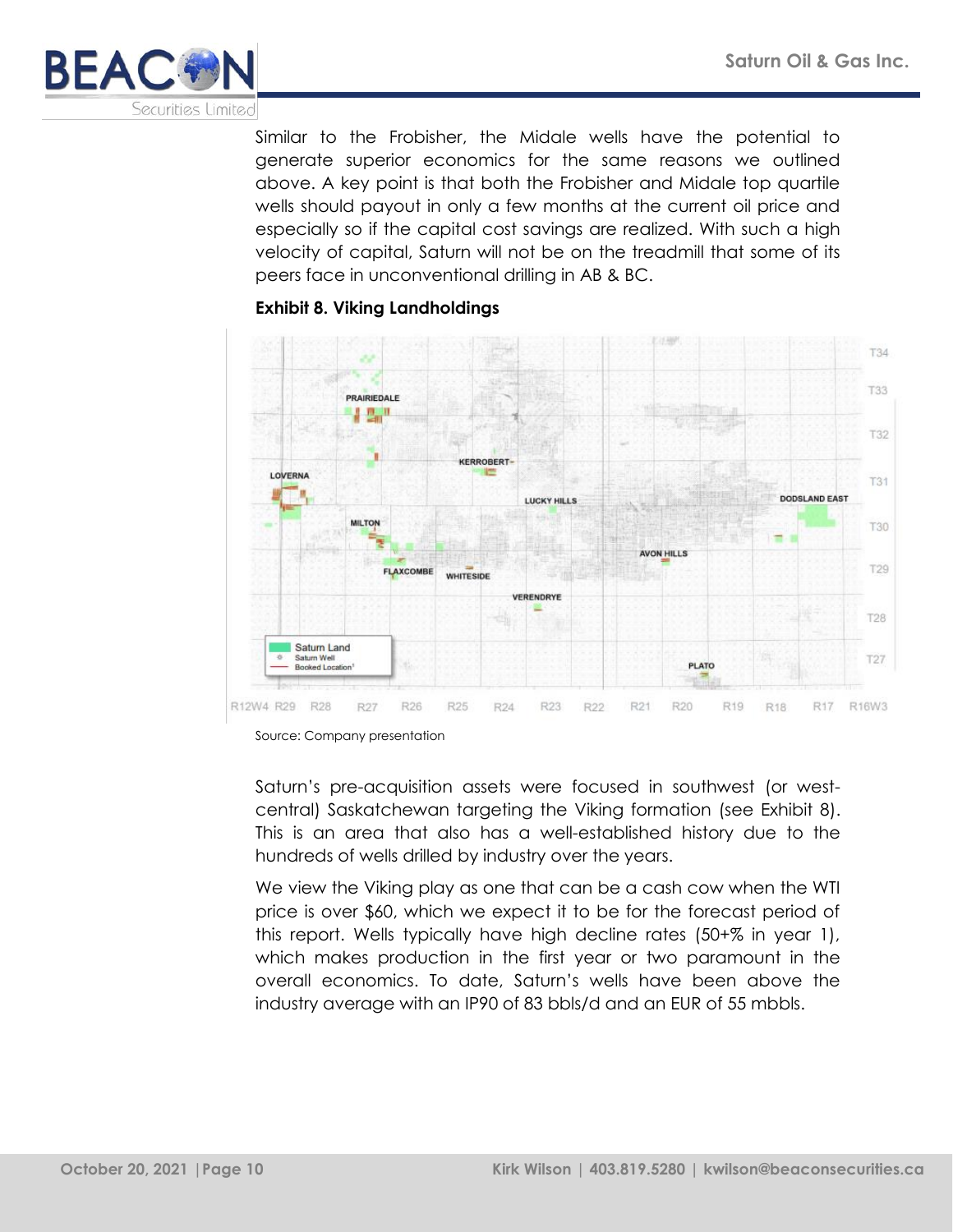

### **A Leader in FCF Yield**

The model that Saturn has built using the expected economics that were outlined in the previous section of this report allows the company to grow its production base by 5%-10% per year by spending between 25%-40% of the funds flow generated, depending on the underlying oil price.

In Exhibit 9, we highlight the gradual, but consistent, increase in production to the end of 2022, based on our forecast of ~4 new wells/qtr and workovers on 30-40 wells/qtr. Our exit rate projection for next year is between 7,600-7,900 boe/d (new well timing dependent). Based on our production forecast as well as our oil price forecast that sees an easing from the current level due to caution over global economic growth before an increase later next year, we model SOIL to generate between \$18-\$20 million (or \$0.70-\$0.75 per share) per quarter over the next few quarters.



#### **Exhibit 9: Production and Funds Flow Profile**

Source: Company reports, Beacon Securities Limited

Our forecasts suggest that Saturn should generate massive amounts of free cash flow over the forecast period. The back half of 2021 should deliver \$20 million of FCF after the capital program that includes 3 wells in the Viking, 6 new wells and \$1 million of workovers in SE Saskatchewan.

For 2022, we expect the company to drill approximately 15 new wells in SE Saskatchewan along with a \$1 million/qtr workover program. That level of activity should generate over \$43 million of FCF, which gives SOIL a FCF Yield of 42% for 2022.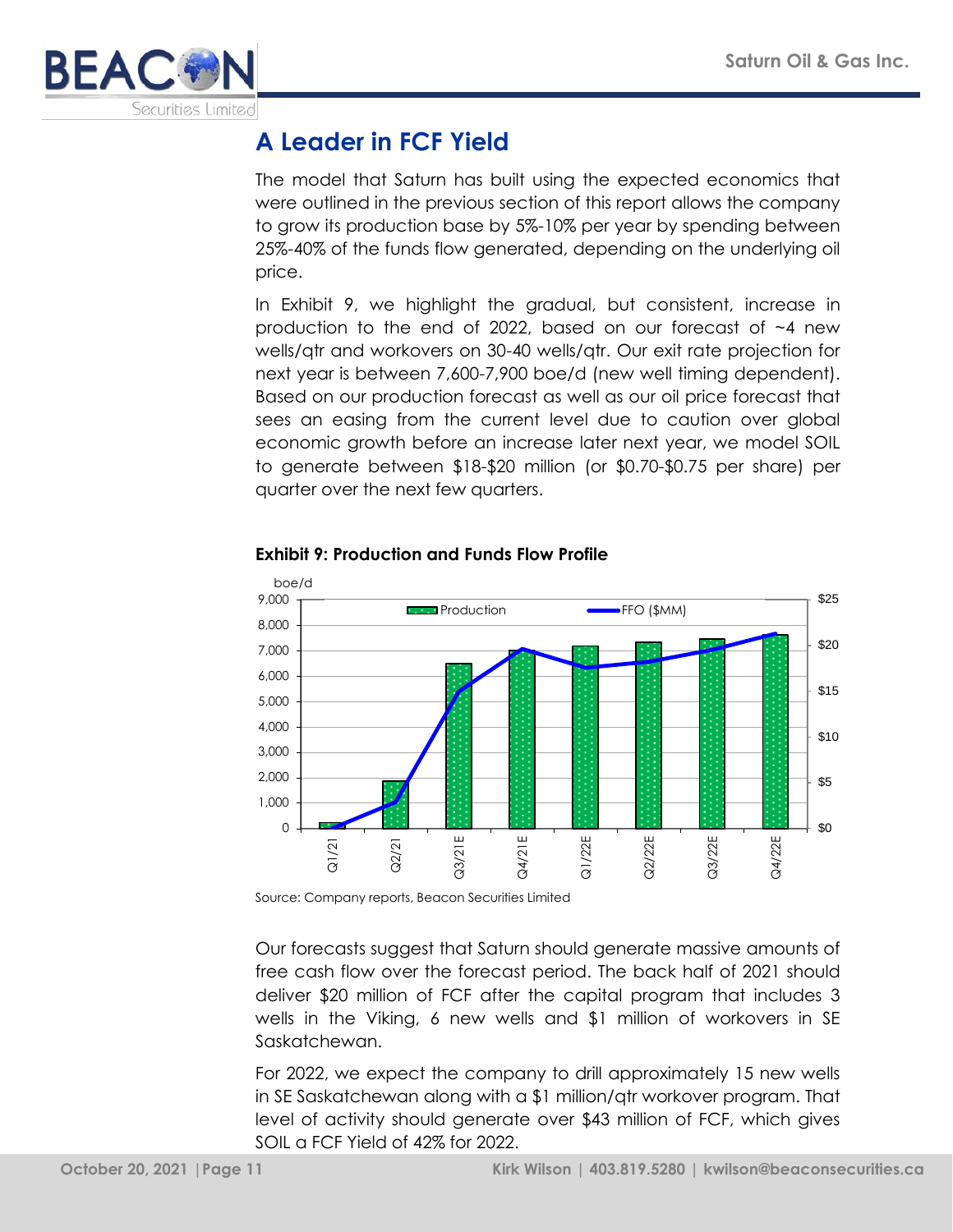

Our 2023 forecasts, which are based on a US\$75 WTI oil price, suggests an eye-popping \$66 million of FCF and puts the FCF Yield for that year at 65%.



#### **Exhibit 10: Forecast FCF and FCF Yield**

One of the issues that we have heard from some investors is that Saturn does not have the exposure to rising oil prices due to the company's hedge program. This is valid as SOIL has a majority of its H2/21 oil production hedged.



#### **Exhibit 11: Hedging Profile - % of Forecast Production**

Source: Company reports, Beacon Securities Limited

Source: Company reports, Beacon Securities Limited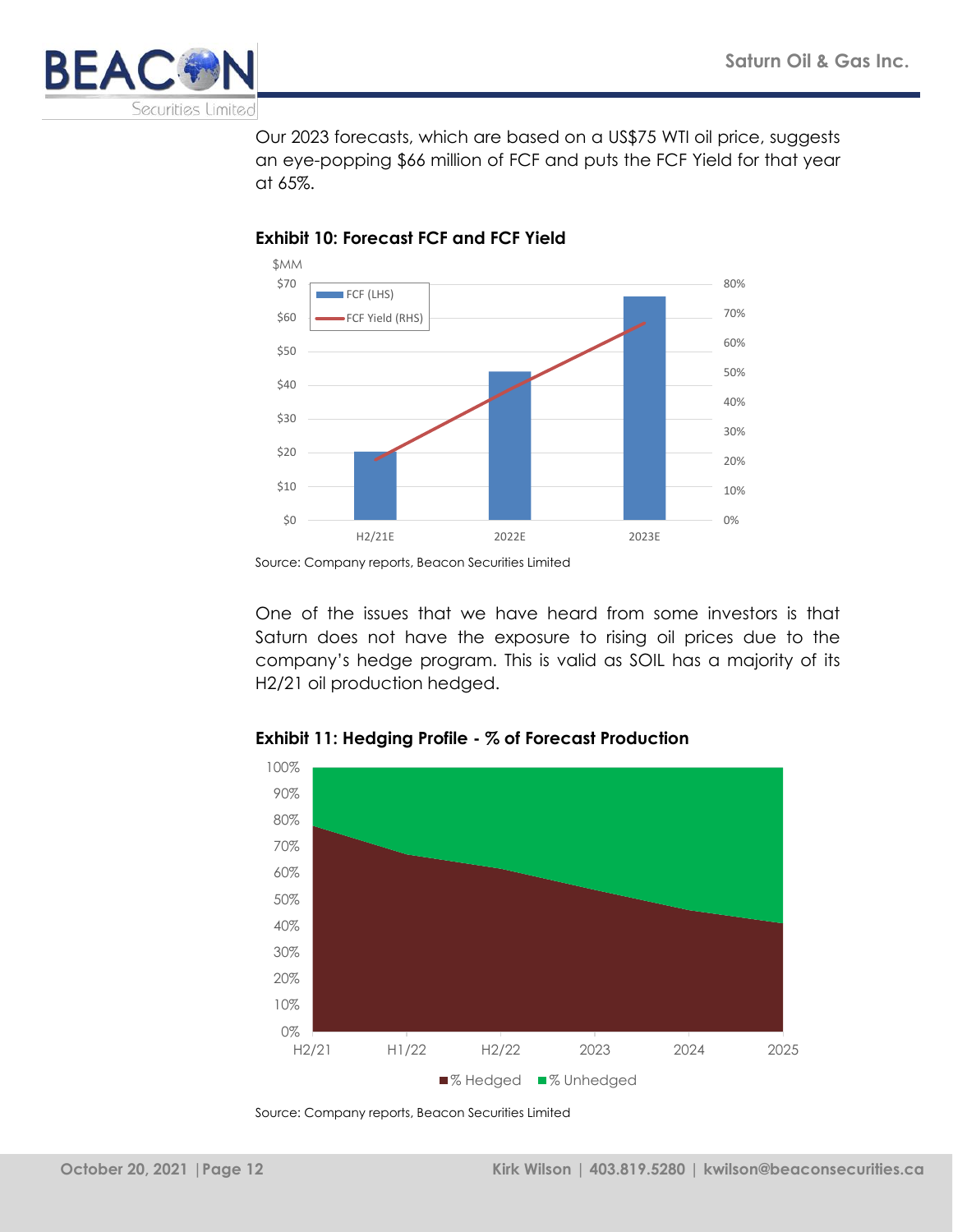

However, as we shown in Exhibit 11, SOIL's percentage exposure to variable (unhedged)oil prices increases significantly over the next few years as it has fewer barrels hedged coupled with a rising production profile.

Another important point is that Saturn has protected its downside in the case of unexpected oil price decrease. In fact, the company is confident that it could still pay off the entirety of its borrowings within three years even if oil prices went to zero.



#### **Exhibit 12: 2022 FCF Sensitivity**

While we are confident that WTI oil is not headed to zero (again!), we do recognize that in a world where supply management by OPEC+ is juxtaposed to uncertain demand recovery from the pandemic oil prices may continue to be volatile. In Exhibit 12, we present sensitivities for FFO and capex at various WTI oil prices. The main takeaway is that, due to the aforementioned hedge program, Saturn should generate FCF between \$65-\$85 million next year.

Our confidence in the CFC generation for SOIL carries through to our expectation that the company's net debt should decrease fairly consistently over the next few quarters to a point where we forecast net debt to be fully repaid by early 2023 (see Exhibit 13).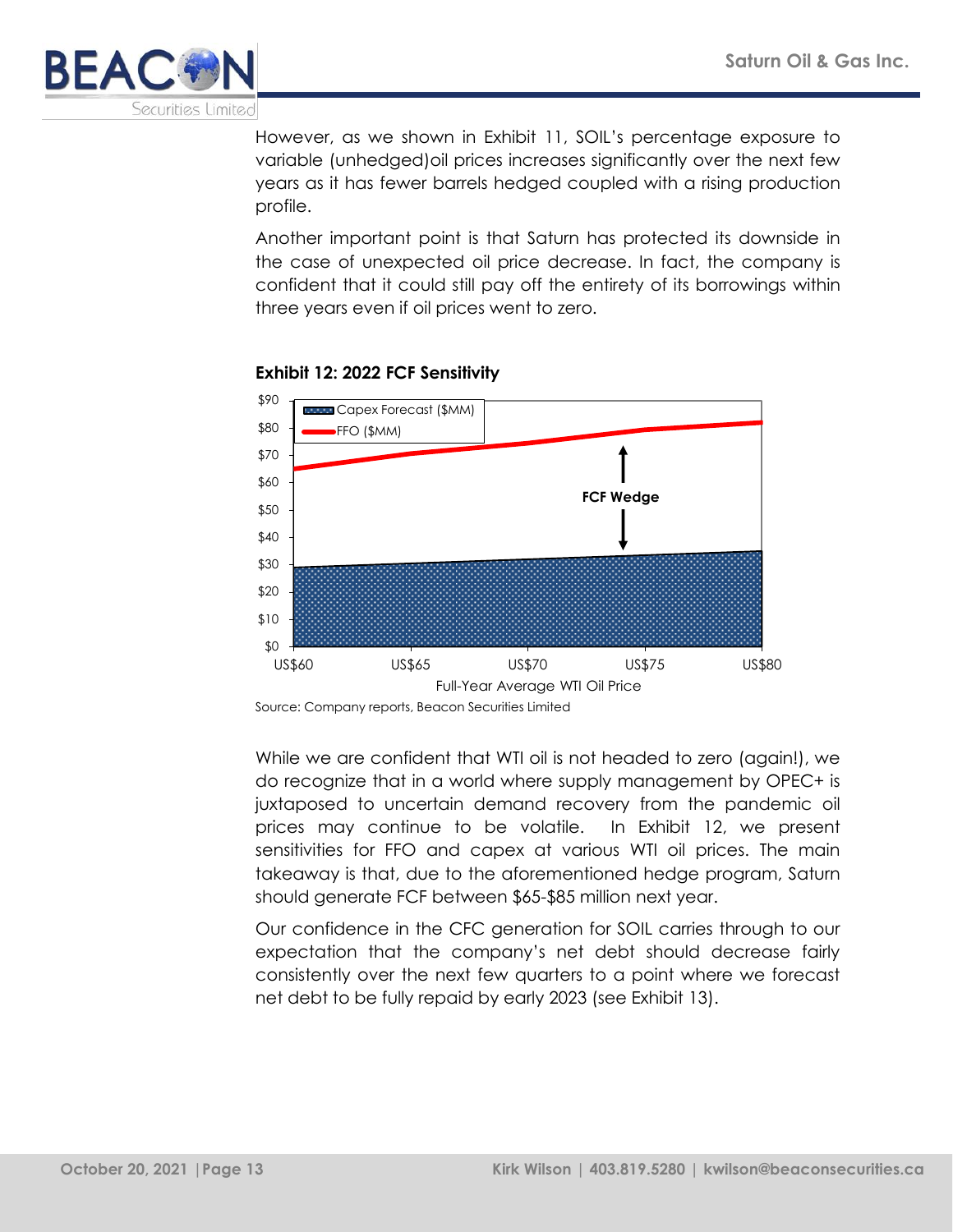

**Exhibit 13. Net Debt vs. Net Debt/AFF**



*Source; Company reports, Beacon Securities Limited*

# **Capital Structure**

- 25.1 million basic shares outstanding
	- o The company completed a 20-for-1 share consolidation on October 13, 2021
	- o 2.0 million options at an average strike price of \$2.50
	- o 17.5 million shares may be issued if the 349 million warrants are exercised. 20 warrants are required for a new SOIL common share to be issued.
		- 268.3 million of the warrants are traded on the TSXV under the symbol SOIL.WT with an exercise price of \$0.16 per warrant, which equates to \$3.20/sh postconsolidation . These warrants expire in June 2023.
		- 43.8 million warrants with an exercise price of \$0.16 expire in December 2024 (\$3.20 per SOIL share with 20 warrants).
- 44.6 million shares fully diluted
	- o On a FD basis, management and directors ownership = 9%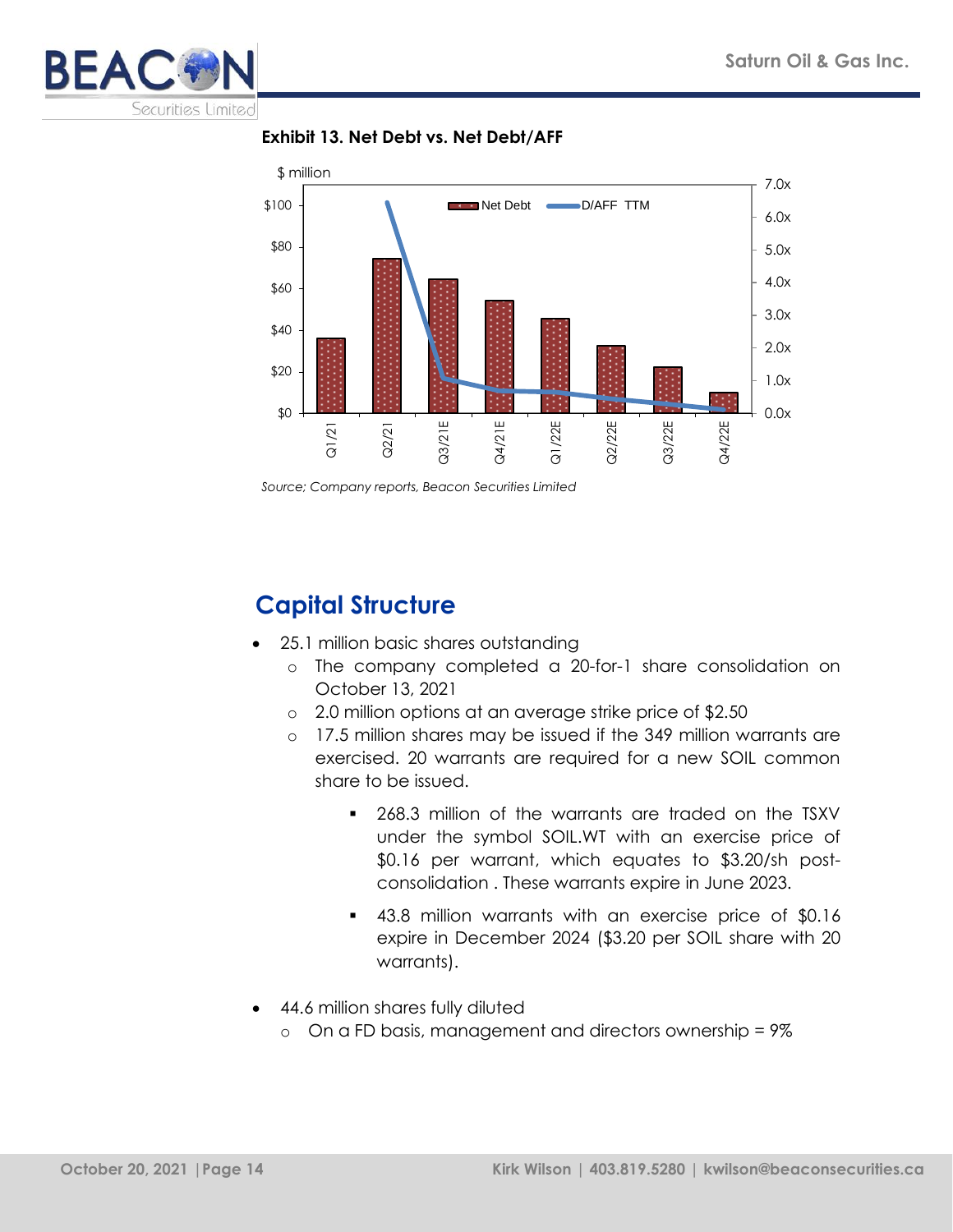

| <b>Capital Invested in Saturn Oil &amp; Gas</b> |             |               |               |            |
|-------------------------------------------------|-------------|---------------|---------------|------------|
|                                                 |             | <b>Shares</b> | <b>Equity</b> |            |
|                                                 | <b>Date</b> | (mm)          | \$ per share  | <b>Smm</b> |
| <b>Class A</b>                                  |             |               |               |            |
| Balance at YE'16                                |             | 7.3           | \$2.90        | \$21.1     |
| Private placements                              | 2017        | 0.8           | \$1.81        | \$1.5      |
| Private placement                               | 2018        | 2.6           | \$2.63        | \$6.7      |
| Warrants excersiced                             | 2018        | 0.4           | \$3.17        | \$1.3      |
| Options excersiced                              | 2018        | 0.0           | \$5.91        | \$0.1      |
| Note conversion                                 | 2018        | 0.4           | \$3.26        | \$1.1      |
| Warrants excersiced                             | 2019        | 0.0           | \$2.96        | \$0.0      |
| Options excersiced                              | 2019        | 0.1           | \$5.08        | \$0.4      |
| Note conversion                                 | 2019        | 0.3           | \$3.47        | \$0.9      |
| Oxbow acquisition                               | $Jun-21$    | 13.4          | \$2.40        | \$32.2     |
| Share issue costs & allocation to warrants      | $Jun-21$    |               |               | $-19.4$    |
| <b>Capital Invested</b>                         |             | 25.1          |               | \$45.8     |

#### **Exhibit 14. Common Share History**

*Source; Company reports, Beacon Securities Limited*

Net debt of \$74.5 million at the end of Q2/21:

- o On June 7, 2021, SOIL entered into a new \$87 million senior secured loan with a U.S.-based family office bearing interest at 12.5%/annum. Saturn is required to make monthly principal repayments as follows:
	- 4.17% per month from August 2021 to July 2022
	- 2.50% per month from August 2022 to July 2023
	- 1.67% per month from August 2023 to July 2024
- o Saturn has \$19.7 million second priority senior secured term notes due December 7, 2024. The notes bear interest at 15% per annum and are payable at a rate of 7.5% in cash and 7.5% in kind accruing monthly and payable upon maturity.
- o SOIL has a \$1.0 million and a \$800k convertible note payable to a shareholder. Each note bears interest at 5% per annum and are due September 2022.
- o A \$21 million cash deposit with the Saskatchewan Ministry of Energy and Resources for future ARO expenditures.
- o \$10.7 million of positive working capital.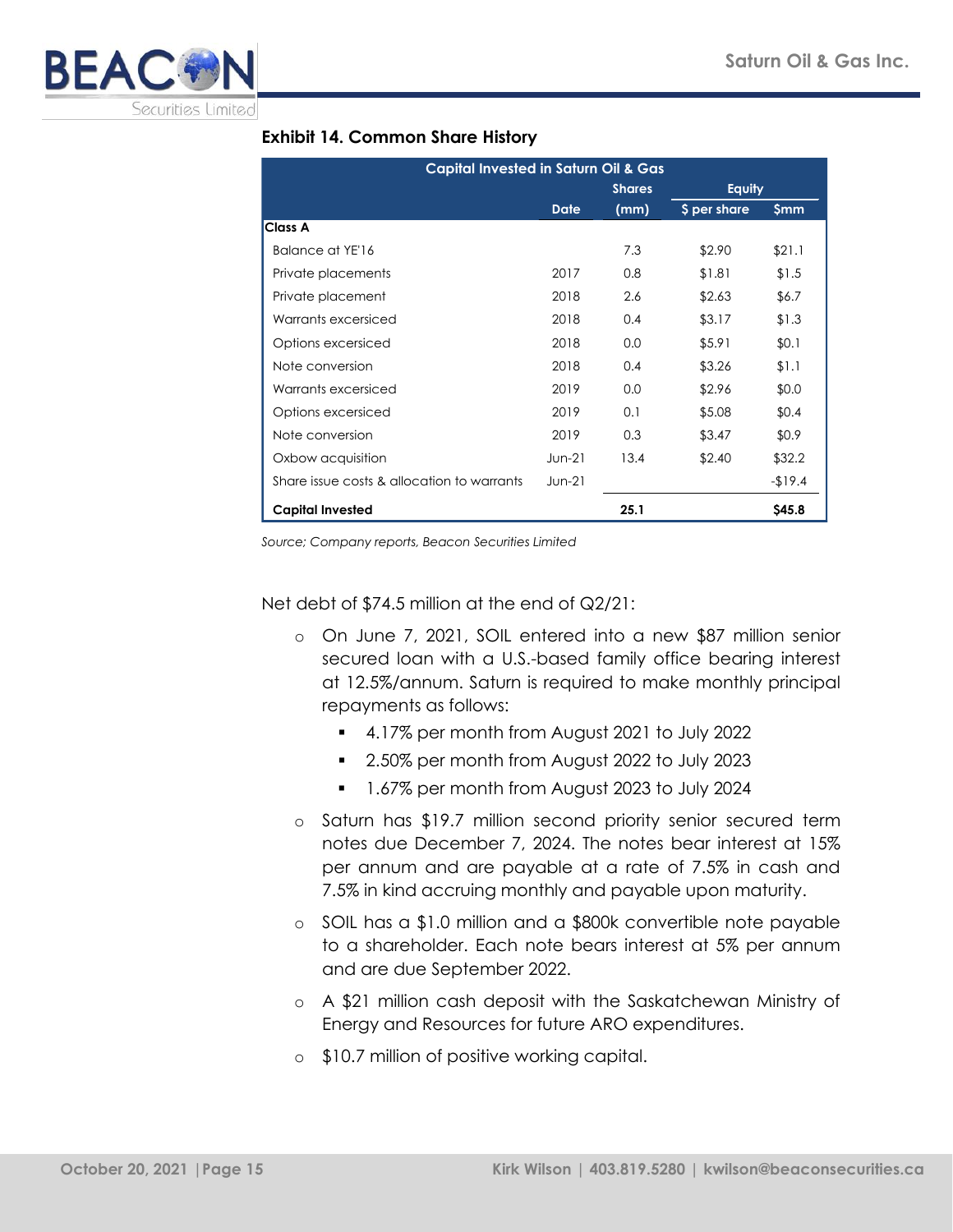

### **A Standout Compared To Peers**

One of the most eye-catching attributes for Saturn is that it appears to fly way under the radar relative to its peer group on almost any comparison. In Exhibits 15-18, we show that SOIL stands out from the pack in terms of valuation.



**Exhibit 15: 2022 EV/DACF vs. 2022 FCF Yield** 

Source: Company reports, FactSet, Beacon Securities Limited

#### **Exhibit 16: EV/PDP vs. 2022 CF Netback**

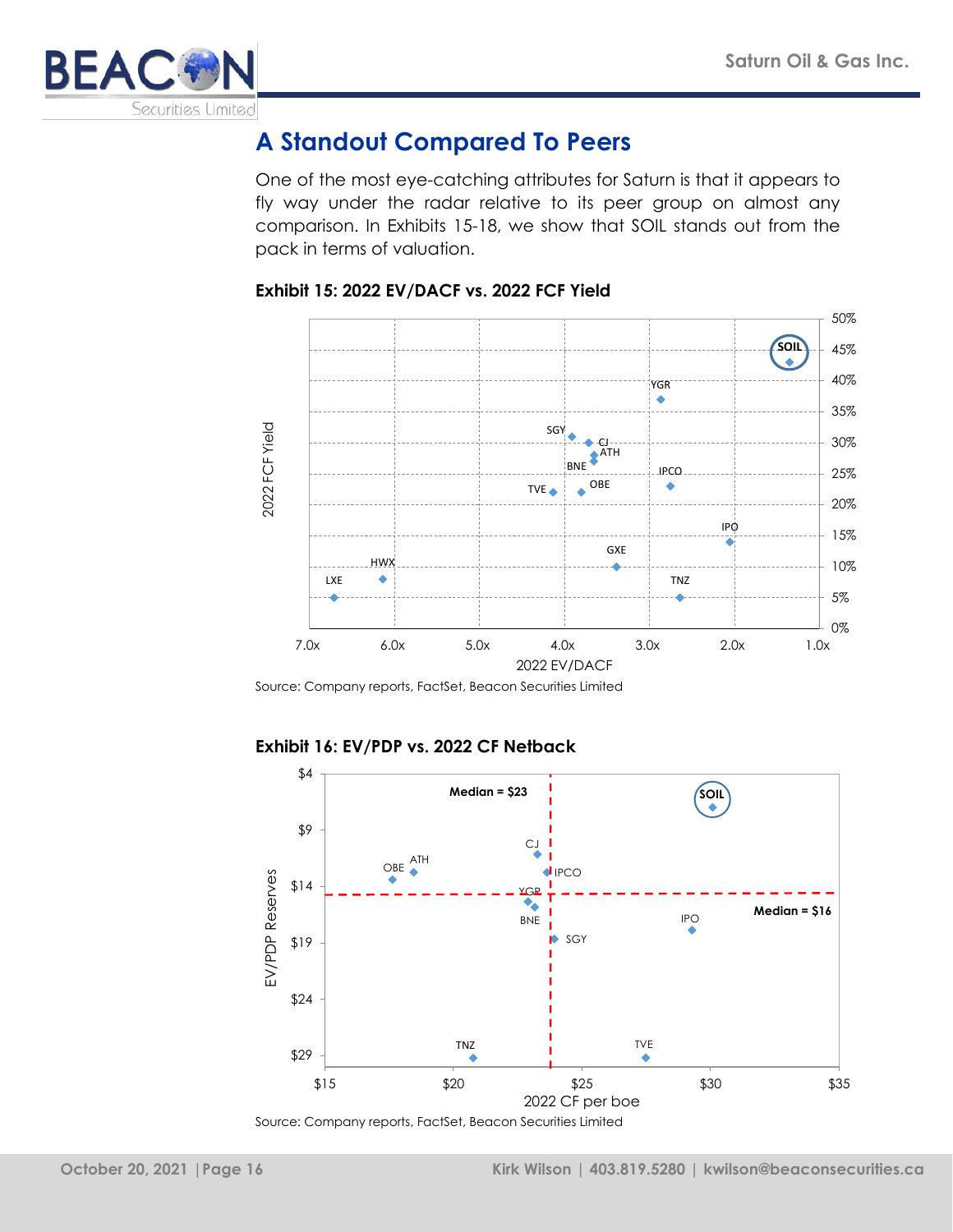



#### **Exhibit 18: Peer Group Valuation Comparison**

|                             |             | Current          | <b>Market Cap</b> |         | Production        |       |         | <b>CF Netback</b> | <b>TTM</b> |       |                |           |          |
|-----------------------------|-------------|------------------|-------------------|---------|-------------------|-------|---------|-------------------|------------|-------|----------------|-----------|----------|
|                             |             | Price            | Current           | EV      | 2021E             | 2022E | 2021E   | 2022E             | D/CF       |       | <b>EV/DACF</b> |           | EV/boed  |
|                             |             | Symbo (\$/Share) | (Smm)             | (Smm)   | (mboe/d) (mboe/d) |       | (S/boe) | (S/boe)           | 2021E      | 2021E | 2022E          | 2021E     | 2022E    |
| <b>Tenaz Energy Corp</b>    | <b>TNZ</b>  | \$0.37           | \$40              | \$44    | 1.1               | 1.3   | \$17.42 | \$20.76           | 0.6x       | 6.3x  | 4.4x           | \$41,639  | \$33,841 |
| Athabasca Oil Corporation   | ATH         | \$1.14           | \$605             | \$967   | 33.1              | 33.0  | \$12.70 | \$18.45           | 2.4x       | 5.5x  | 3.6x           | \$29,202  | \$26,305 |
| Bonterra Energy Corp.       | <b>BNE</b>  | \$6.89           | \$232             | \$526   | 12.9              | 13.9  | \$19.64 | \$23.16           | 3.2x       | 4.8x  | 3.7x           | \$40,827  | \$34,860 |
| Cardinal Energy Ltd.        | CJ          | \$4.31           | \$621             | \$801   | 19.8              | 21.6  | \$17.25 | \$23.26           | 1.4x       | 5.9x  | 3.7x           | \$40,412  | \$32,302 |
| Gear Energy Ltd.            | <b>GXE</b>  | \$0.91           | \$235             | \$247   | 5.5               | 5.8   | \$27.06 | \$30.70           | 0.2x       | 4.5x  | 3.4x           | \$44,763  | \$37,133 |
| Headwater Exploration Inc.  | <b>HWX</b>  | \$4.77           | \$965             | \$902   | 7.1               | 11.0  | \$35.32 | \$36.73           | n.a.       | 10.3x | 6.1x           | \$127,313 | \$78,866 |
| InPlay Oil Corp.            | <b>IPO</b>  | \$1.70           | \$116             | \$173   | 5.7               | 6.4   | \$22.06 | \$29.28           | 1.2x       | 3.5x  | 2.1x           | \$30,457  | \$22,455 |
| International Petroleum     | <b>IPCO</b> | \$7.43           | \$1,154           | \$1,340 | 44.3              | 46.2  | \$20.84 | \$23.64           | 0.6x       | 3.8x  | 2.8x           | \$30,247  | \$23,487 |
| Leucrotta Exploration, Inc. | LXE         | \$0.91           | \$224             | \$191   | 2.5               | 5.9   | \$10.97 | \$15.35           | n.a.       | 19.7x | 6.7x           | \$76,203  | \$37,226 |
| Surge Energy Inc.           | SGY         | \$5.34           | \$382             | \$665   | 16.3              | 16.6  | \$14.52 | \$23.92           | 3.3x       | 6.4x  | 3.9x           | \$40,788  | \$37,552 |
| Tamarack Valley Energy Ltd. | <b>TVE</b>  | \$3.41           | \$1,385           | \$1,786 | 33.1              | 40.8  | \$24.71 | \$27.48           | 1.3x       | 5.5x  | 3.8x           | \$53,902  | \$39,335 |
| Obsidian Energy Ltd         | OBE         | \$4.68           | \$347             | \$816   | 23.2              | 24.7  | \$17.95 | \$17.63           | 3.1x       | 4.5x  | 4.1x           | \$35,177  | \$30,715 |
| Yangarra Resources Ltd.     | <b>YGR</b>  | \$1.97           | \$169             | \$349   | 10.2              | 12.5  | \$22.79 | \$22.90           | 2.1x       | 3.7x  | 2.9x           | \$34,277  | \$26,109 |
| Peer Group Average          |             |                  |                   |         |                   |       | \$20.25 | \$24.10           | 1.8x       | 6.5x  | 3.9x           | \$48,093  | \$35,399 |
| Saturn Oil + Gas            | SOIL        | \$3.95           | <b>S99</b>        | \$153   | 3.9               | 7.3   | \$26.52 | \$30.08           | 1.4x       | 3.3x  | 1.3x           | \$39,089  | \$15,079 |

Source: Company reports, FactSet, Beacon Securities Limited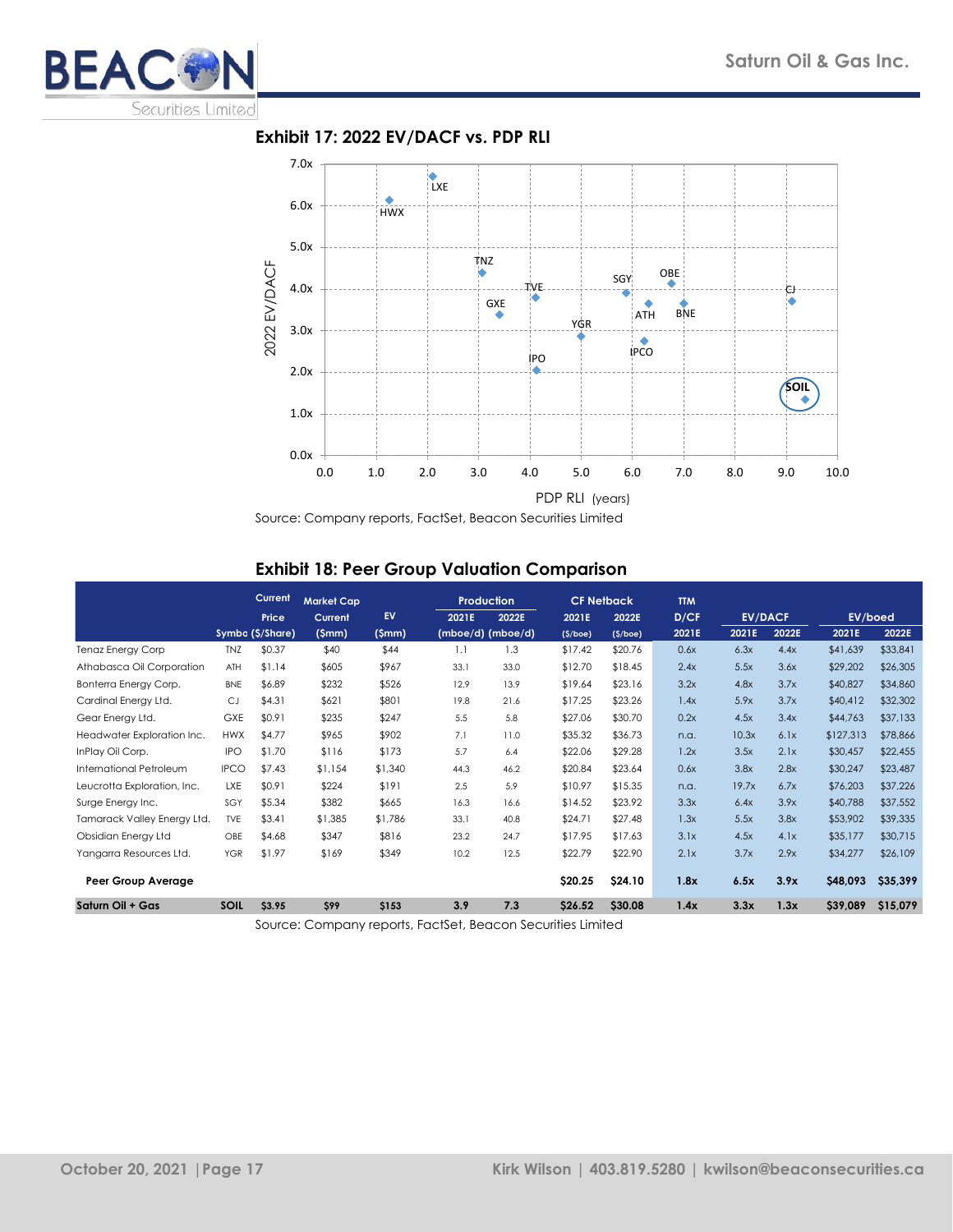

# **Valuation & Target Price**

We are initiating coverage of Saturn Oil & Gas with a Buy rating. Our 12-month target price of \$10.15 per share is generated from a 2.7x EV/DACF multiple applied to our 2023 forecasts.

Saturn stands out from the crowd mainly due to the surprisingly low valuation metrics that the company currently trades at. However, we believe it is only a matter of time and execution from the company (starting with Q3/21 results by mid-November) before the valuations come more into line with its peers. The massive FCF that Saturn should generate over the next 15+ months will provide the company with many options, including debt repayment (initial focus we expect), capital program expansion, additional M&A and possibly installing a dividend in the future.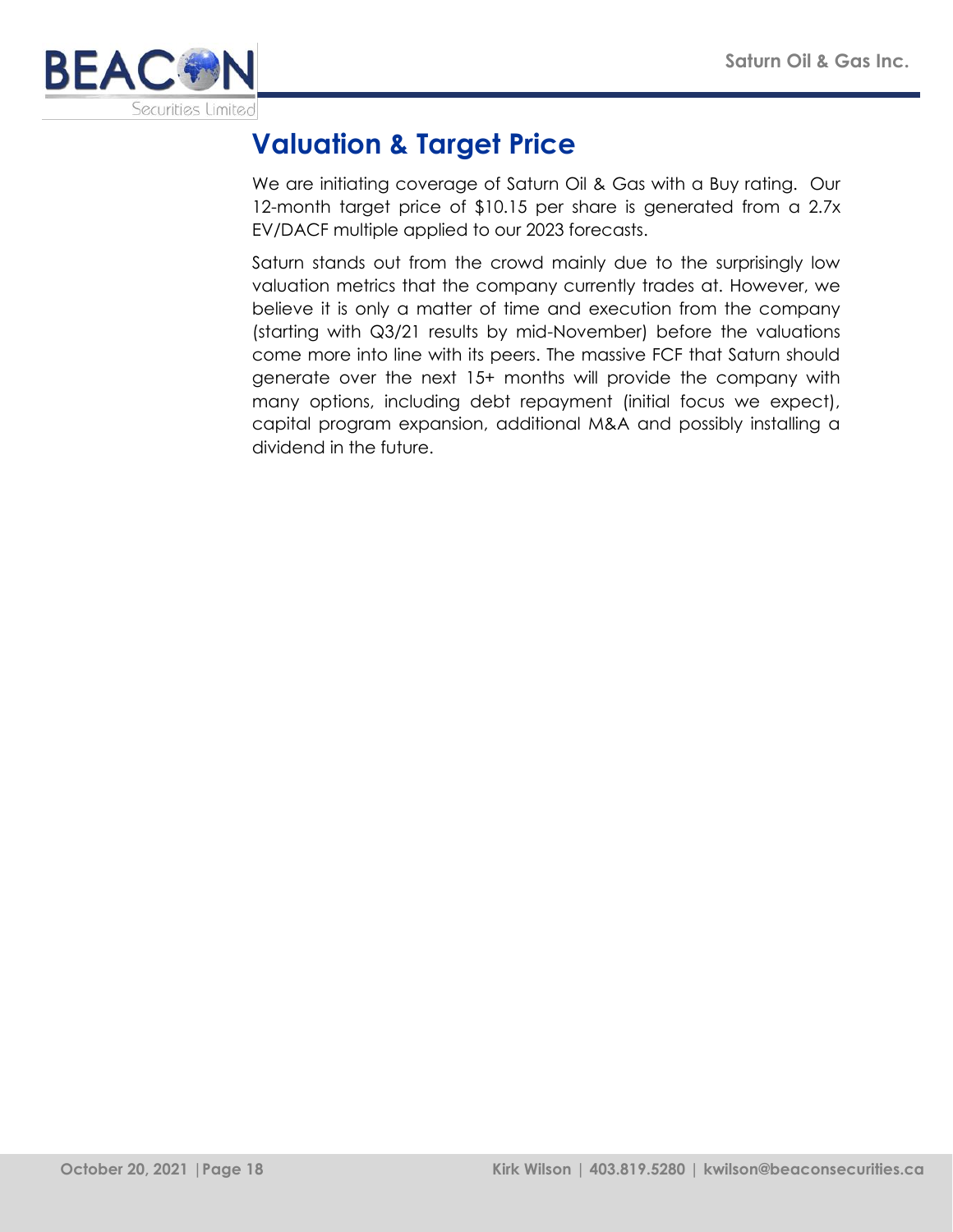

Securities Limited

# **Appendix I: Operating & Financial Summary**

| <b>SHARE INFORMATION</b>      |         |         |         |                 | <b>VALUATION</b>                              |                      | 2021E                 | 2022E                 | 2023E                 |
|-------------------------------|---------|---------|---------|-----------------|-----------------------------------------------|----------------------|-----------------------|-----------------------|-----------------------|
| Price                         |         |         |         | \$3.95          | EV/DACF                                       |                      | 3.3x                  | 1.3x                  | 0.5x                  |
| Shares O/S - basic (mm)       |         |         |         | 25.1            | P/AFF (diluted)                               |                      | 2.1x                  | 1.7x                  | 1.5x                  |
| Shares O/S - float (mm)       |         |         |         | 22.9            | P/E                                           |                      | neg                   | 5.0x                  | 2.9x                  |
| Shares O/S - f.d. (mm)        |         |         |         | 44.6            | EV/production (\$/boe/d)                      |                      | \$39,060              | \$14,768              | \$6,740               |
| Market cap (\$mm)             |         |         |         | \$99            |                                               |                      |                       |                       |                       |
| Enterprise value (\$mm)       |         |         |         | \$164           | Price/ PDP NAV                                |                      | 49%                   |                       |                       |
| 52-week range                 |         |         |         | $$4.49 - $1.50$ | Price/ IP NAV                                 |                      | 37%                   |                       |                       |
| <b>Total projected return</b> |         |         |         | 157%            | Price/ 2P NAV                                 |                      | 25%                   |                       |                       |
|                               |         |         |         |                 |                                               |                      |                       |                       |                       |
| <b>COMMODITY PRICES</b>       | 2020A   | 2021E   | 2022E   | 2023E           | <b>NETBACKS (\$/boe)</b>                      | 2020A                | 2021E                 | 2022E                 | 2023E                 |
| WTI (US\$/bbl)                | \$39.40 | \$67.48 | \$72.00 | \$75.00         | Revenue (incl. hedging)                       | \$59.62              | \$70.53               | \$70.05               | \$73.38               |
| AECO (US\$/mcf)               | \$2.15  | \$3.43  | \$3.20  | \$3.19          | Royalties                                     | ( \$2.41)            | $($ \$9.85)           | (\$10.02)             | (\$10.25)             |
| $Fx$ ( $C$/US$$ )             | \$0.75  | \$0.80  | \$0.80  | \$0.80          | Operating & Trans<br><b>Operating Netback</b> | (\$11.71)<br>\$45.50 | ( \$26.24)<br>\$34.45 | ( \$26.21)<br>\$33.81 | ( \$24.03)<br>\$39.10 |
| <b>PRODUCTION</b>             | 2020A   | 2021E   | 2022E   | 2023E           | G&A                                           | $($ \$8.15)          | ( \$2.73)             | (\$1.85)              | (\$1.95)              |
| Oil & Liquids (bbl/d)         | 439     | 3,739   | 7,024   | 7,425           | Interest                                      | ( \$26.58)           | (\$6.67)              | ( \$3.59)             | \$0.00                |
| Natural Gas (mmcf/d)          | 0.0     | $\perp$ | 2.3     | 2.6             | Other                                         | \$0.00               | \$0.62                | \$0.00                | \$0.00                |
| boe/d (6:1)                   | 439     | 3,928   | 7,400   | 7,850           | <b>Cash Flow Netback</b>                      | \$10.77              | \$25.68               | \$28.37               | \$37.15               |
| % Liquids                     | 100%    | 95%     | 95%     | 95%             | DD&A                                          | (\$28.70)            | (\$14.06)             | (\$15.00)             | (\$15.00)             |
|                               |         |         |         |                 | Stock based compensation                      | (\$4.29)             | (\$0.11)              | (\$0.22)              | (\$0.21)              |
| Production Growth             | $-43%$  | 795%    | 88%     | 6%              | Other non-cash                                | (\$27.57)            | \$8.50                | \$0.00                | \$0.00                |
| Prod Growth Per Share         | $-43%$  | 442%    | 45%     | $-24%$          | Deferred tax                                  | \$0.00               | \$2.40                | (\$0.63)              | (\$1.64)              |
|                               |         |         |         |                 | <b>Earnings Netback</b>                       | (548.27)             | (512.39)              | \$9.56                | \$18.90               |
| <b>FINANCIAL (\$mm)</b>       | 2020A   | 2021E   | 2022E   | 2023E           |                                               |                      |                       |                       |                       |
| Revenue                       | 9.6     | 101.1   | 189.2   | 210.3           | <b>RESERVES</b> (mmboe)                       | 2018A                | 2019A                 | 2020A                 | 2021E                 |
| Royalties                     | (0.4)   | (14.1)  | (27.1)  | (29.4)          | <b>PDP</b>                                    | 0.6                  | 0.9                   | 0.7                   | 24.8                  |
| Operating & Trans             | (1.9)   | (37.6)  | (70.8)  | (68.9)          | Proved (1P)                                   | 2.2                  | 3.6                   | 3.3                   | 33.8                  |
| G&A                           | (1.3)   | (3.9)   | (5.0)   | (5.6)           | Proved + Probable (2P)                        | 4.6                  | 7.4                   | 6.6                   | 49.9                  |
| <b>EBITDA</b>                 | 6.0     | 45.5    | 86.3    | 106.4           |                                               |                      |                       |                       |                       |
| Interest                      | (4.3)   | (9.6)   | (9.7)   | 0.0             | PDP NAV (\$/Share)                            |                      | \$2.78                | (\$1.74)              | \$8.01                |
| DD&A                          | (4.6)   | (20.2)  | (40.5)  | (43.0)          | 1P NAV (\$/Share)                             |                      | \$5.73                | (\$0.07)              | \$10.78               |
| Taxes                         | 0.0     | 3.4     | (1.7)   | (4.7)           | 2P NAV (\$/Share)                             |                      | \$10.04               | \$2.64                | \$15.58               |
| Other                         | (5.1)   | 12.9    | (0.6)   | (0.6)           |                                               |                      |                       |                       |                       |
| Net Income                    | (57.8)  | (517.8) | \$25.8  | \$54.1          | <b>CAPITAL EFFICIENCIES</b>                   | 2018A                | 2019A                 | 2020A                 |                       |
|                               |         |         |         |                 | PDP FD&A (\$/boe)                             | \$40.09              | \$29.38               | n.a.                  |                       |
| AFF (mm)                      | \$1.7   | \$37.0  | \$76.6  | \$106.4         | PDP Op. Recycle Ratio                         | 0.8x                 | 1.7x                  | n.a.                  |                       |
| AFFPS (basic)                 | \$0.14  | \$1.91  | \$3.05  | \$3.02          | PDP CF Recycle Ratio                          | 0.0x                 | 1.1x                  | n.a.                  |                       |
| AFFPS (diluted)               | \$0.14  | \$1.91  | \$2.37  | \$2.68          |                                               |                      |                       |                       |                       |
|                               |         |         |         |                 | 2P FD&A (\$/boe)                              | \$28.73              | \$26.21               | n.a.                  |                       |
| <b>EPS Fully Diluted</b>      | (50.66) | (50.92) | \$0.80  | \$1.36          | 2P Op. Recycle Ratio                          | 1.1x                 | 1.9x                  | n.a.                  |                       |
|                               |         |         |         |                 | 2P CF Recycle Ratio                           | 0.0x                 | 1.2x                  | n.a.                  |                       |
| Net Debt                      | \$34.9  | \$54.1  | \$10.0  | $($ \$99.4)     |                                               |                      |                       |                       |                       |
| D/AFF - trailing              | 20.6x   | 1.5x    | 0.1x    | <b>NA</b>       | <b>2021 QRTLY FORECASTS</b>                   | Q1                   | Q <sub>2</sub>        | Q3E                   | Q4E                   |
| D/AFF - forward               | 0.9x    | 0.7x    | 0.1x    |                 | Liquids (bbl/d)                               | 233                  | 1,807                 | 6,167                 | 6,650                 |
| Borrowing capacity (mm)       |         | \$115.0 | \$115.0 | \$115.0         | Natural Gas (mmcf/d)                          | 0.0                  | 0.4                   | 2.0                   | 2.1                   |
|                               |         |         |         |                 | Total (boe/d)                                 | 233                  | 1,875                 | 6,500                 | 7,000                 |
| <b>CAPITAL PROGRAM</b>        | 2020A   | 2021E   | 2022E   | 2023E           |                                               |                      |                       |                       |                       |
| Total Capex (mm)              | \$1     | \$91    | \$33    | \$40            | EBITDA (\$MM)                                 | \$0.4                | \$4.1                 | \$18.2                | \$22.7                |
| % of cash flow                | 66%     | 247%    | 42%     | 38%             | FD AFF                                        | $-$0.05$             | \$0.19                | \$0.60                | \$0.78                |
|                               |         |         |         |                 | FD EPS                                        | $-$0.10$             | $-$1.90$              | \$0.17                | \$0.33                |
|                               |         |         |         |                 |                                               |                      |                       |                       |                       |

Source: Company reports, Beacon Securities Limited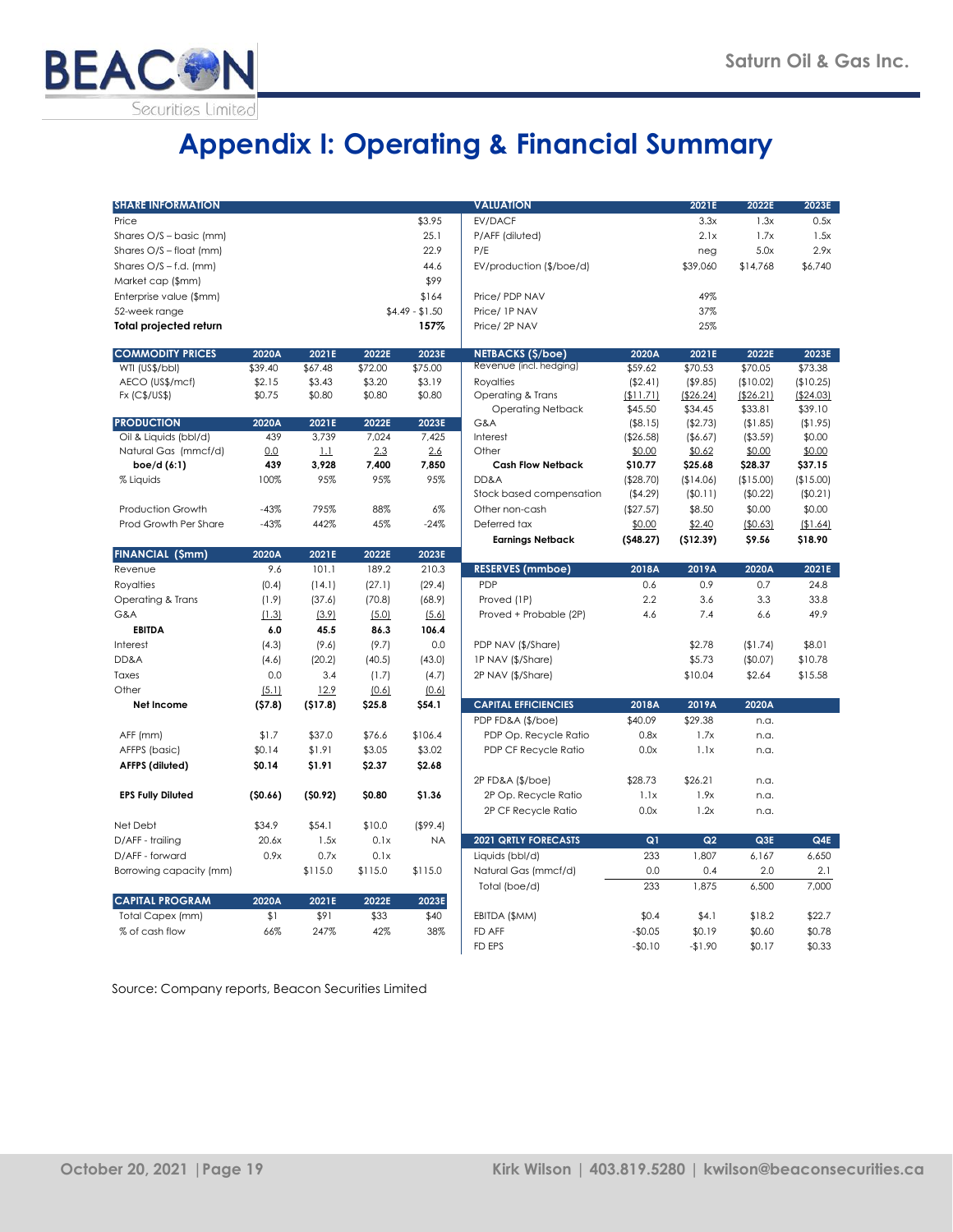

# **Appendix II: Management and Board**

| <b>Executive Officers</b>        |                       |                                                                                                                                                                                                     |  |  |  |  |
|----------------------------------|-----------------------|-----------------------------------------------------------------------------------------------------------------------------------------------------------------------------------------------------|--|--|--|--|
| <b>Name and Residence</b>        | <b>Position</b>       | <b>Principal Occupation for Past Five Years</b>                                                                                                                                                     |  |  |  |  |
| John Jeffrey<br>Calgary, Alberta | President & CEO       | Finance professional with 11 years of industry experience.<br>Most recently was a founder and CFO for Axiom Group, a geological<br>and engineering consulting firm that drilled 800+ wells in WCSB. |  |  |  |  |
| Scott Sanborn                    | <b>CFO</b>            | Chartered professional accountant with 14 years of financial experience.                                                                                                                            |  |  |  |  |
| Calgary, Alberta                 |                       | Previously was Corporate Contoller at Jupiter Resources. Also held<br>various leadership positions with Marquee Energy, Verano Energy and<br>KPMG LLP.                                              |  |  |  |  |
| Justin Kaufmann                  | Senior VP Exploration | Professional geologist with 11 years of industry experience.                                                                                                                                        |  |  |  |  |
| Calgary, Alberta                 |                       | Most recently was President of Axiom Exploration, a Saskatchewan-based<br>engineering consulting firm. Prior thereto was in management and<br>geology roles for a few private and public companies. |  |  |  |  |
| Kevin Smith                      | VP Corp. Development  | 20 years of energy and financial industry experience.                                                                                                                                               |  |  |  |  |
| Calgary, Alberta                 |                       | He was VP business Development with Renaissance Oil and has held<br>senior investment banking roles with Paradigm Capital, Macquaire<br>Capital and HSBC Securities.                                |  |  |  |  |

| <b>Board of Directors</b>                 |                 |                                                                        |  |  |  |  |
|-------------------------------------------|-----------------|------------------------------------------------------------------------|--|--|--|--|
| <b>Name</b>                               | <b>Position</b> | <b>Principal Occupation</b>                                            |  |  |  |  |
| Calvin Payne<br>Calgary, Alberta          | Chairman        | Retired businessman. Professional engineer in communications industry. |  |  |  |  |
| Ivan Bergerman<br>Saskatoon, Saskatchewan | <b>Director</b> | Partner at Bergerman Smith LLP                                         |  |  |  |  |
| <b>Glenn Hamilton</b><br>Calgary, Alberta | <b>Director</b> | Former CFO of Bonavista Energy                                         |  |  |  |  |
| John Jeffrey<br>Calgary, Alberta          | Director        | CEO of Saturn Oil & Gas                                                |  |  |  |  |
| Jim Payne<br>Calgary, Alberta             | Director        | CEO of dynaCert Inc.                                                   |  |  |  |  |
| Christopher Ryan<br>Calgary, Alberta      | <b>Director</b> | CEO of Broadbill Energy                                                |  |  |  |  |

*Source: Company reports, Beacon Securities Limited*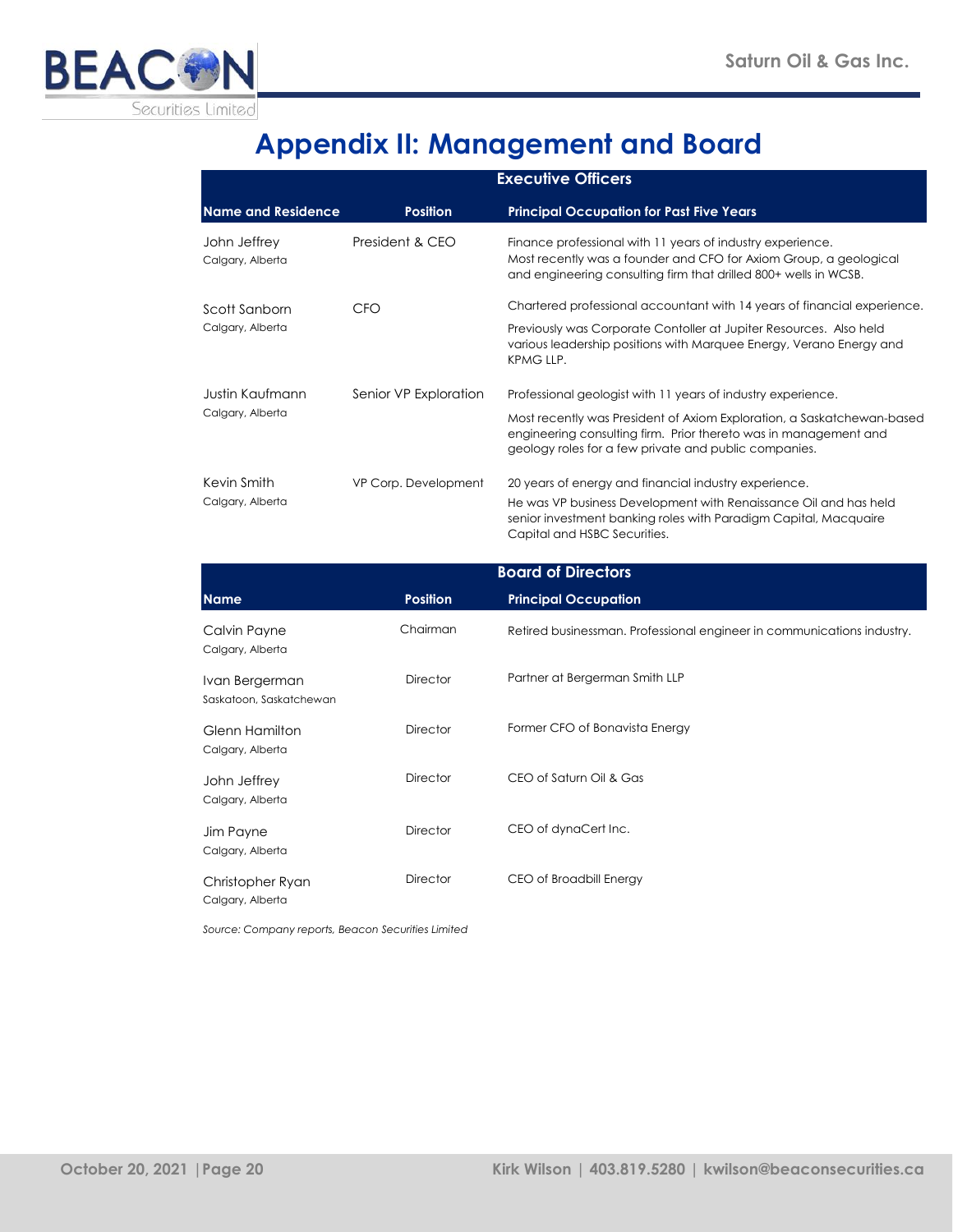

# **Appendix Ill: Risks**

- **Commodity Price Fluctuations**  The company has direct exposure to crude oil and natural gas prices. Downward movements in either of these commodities can adversely affect the financial performance of the company. To offset this risk, the company may enter into derivative risk management contracts to manage its exposure to commodity price fluctuations.
- **Financing** Exploring and developing for hydrocarbons may require a combination of debt and equity capital. We do not forecast additional equity other than option/warrant exercise; however, our models incorporate fluctuations in net debt. There is no certainty that the company can raise equity capital or that its bank lines will remain static or increase.
- **Foreign exchange & Interest Rates** Any movement in either of these rates has the potential to adversely affect the company's financial performance.
- **Cost Overruns** Unexpected drilling, completion and/or operational cost overruns can mitigate the operational and financial performance of the company.
- **Country risk** A change in government may lead to policies or laws that are detrimental to the industry or company, which may impact results. As Canada is a democratically-elected government where the rule of law presides, this risk is muted.
- **Weather and Seasonal Factors** Extreme weather conditions may influence results.
- **Change in Fiscal Regime** A change in the royalty or tax rates as they relate to oil and gas production may adversely affect cash flows.
- **Well Performance** Lower production volumes, higher decline rates and/or dry holes can adversely affect the results of the company, particularly from a potential negative reserve revision perspective. Past performance may not be indicative of future execution.